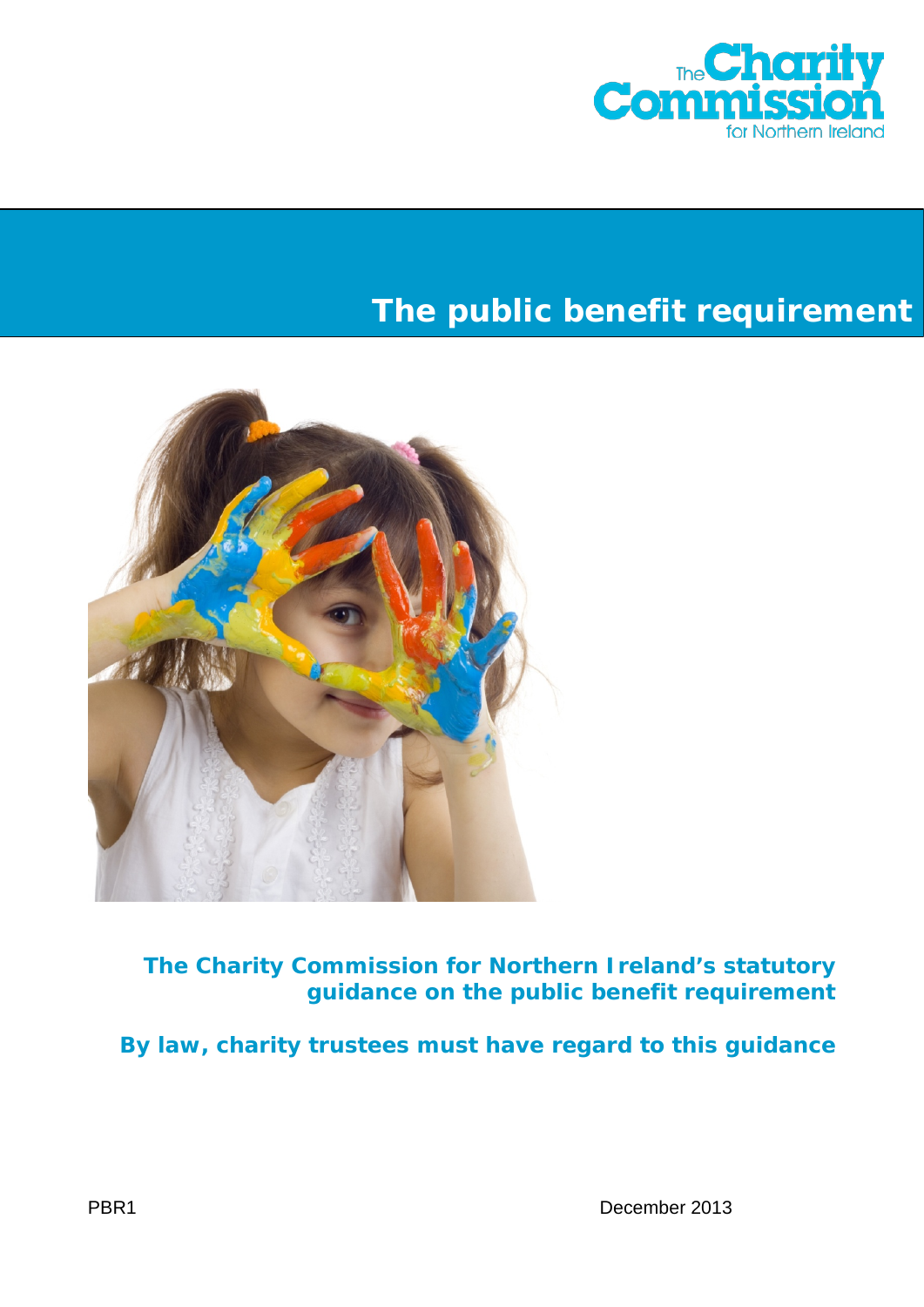The Charity Commission for Northern Ireland is the regulator of charities in Northern Ireland, a non-departmental public body sponsored by the Department for Social Development.

# **Our vision**

To deliver in partnership with other key stakeholders in the charitable sector "a dynamic and well governed charities sector in which the public has confidence, underpinned by the Commission's effective delivery of its regulatory and advisory role".

Further information about our aims and activities is available on our website [www.charitycommissionni.org.uk](http://www.charitycommissionni.org.uk/)

# **Equality**

The Charity Commission for Northern Ireland is committed to equality and diversity in all that we do.

# **Accessibility**

If you have any accessibility requirements please contact us.

# **Online or in print**

If you are viewing this guidance online, you will be able to navigate your way around by clicking on links either within the contents page, summary flow chart or text.

The Commission has produced a glossary which provides further information, definitions and descriptions of some key terms. The words in **bold green type** indicate words that are found in the separate [Public benefit glossary.](http://www.charitycommissionni.org.uk/Charity_requirements_guidance/Public_benefit_requirement.aspx)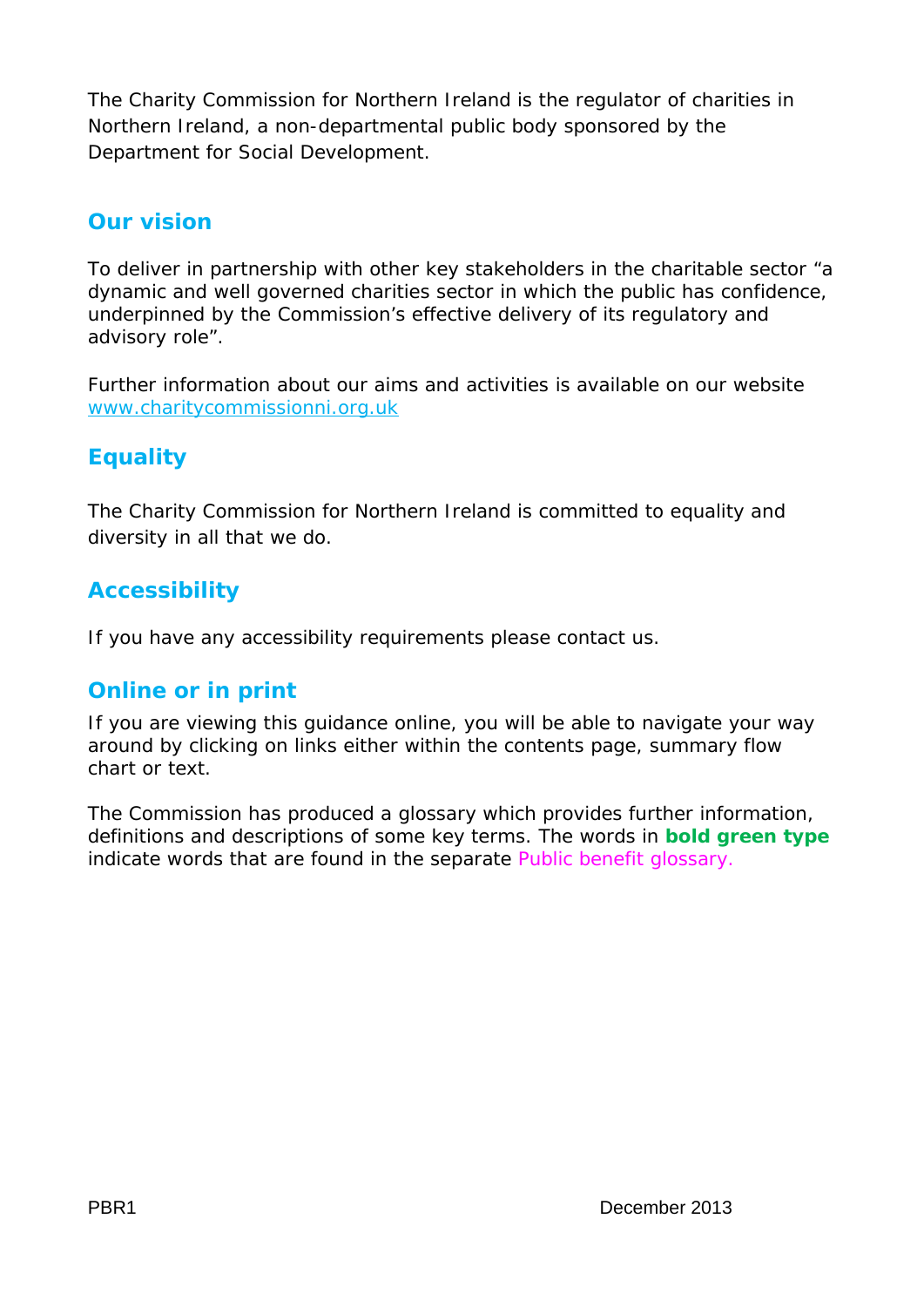# **Contents page**

| <b>Section 1</b>            | Overview of the public benefit requirement guidance                  | 3  |
|-----------------------------|----------------------------------------------------------------------|----|
|                             | 1.1 What is the purpose of this guidance?                            |    |
|                             | 1.2 What is the public benefit requirement?                          |    |
|                             | 1.3 What does it mean to have regard to this guidance?               |    |
|                             | 1.4 When is the guidance relevant?                                   |    |
| <b>Section 2</b>            | About this guidance                                                  | 5  |
|                             | 2.1 What is meant by statutory guidance?                             |    |
|                             | 2.2 For whom is this guidance intended?                              |    |
|                             | 2.3 Why do charities need it?                                        |    |
|                             | 2.4 To which organisations does this not apply?                      |    |
| 2.5                         | Do charity trustees need legal advice to understand the<br>guidance? |    |
|                             | 2.6 What are the supporting documents?                               |    |
|                             | 2.7 Public benefit and case law                                      |    |
|                             | 2.8 Charity legislation                                              |    |
|                             | 2.9 Where to find definitions of key terms                           |    |
| <b>Section 3</b>            | Statutory guidance: charitable purposes                              | 8  |
|                             | 3.1 What are charitable purposes?                                    |    |
| $3.2^{\circ}$               | How are charitable purposes defined and identified?                  |    |
| <b>Section 4</b>            | Statutory guidance: the public and benefit<br>elements               | 11 |
| 4.1                         | What is the public benefit requirement?                              |    |
| 4.2                         | What is the benefit element?                                         |    |
| 4.3                         | What is the public element?                                          |    |
| <b>Supporting documents</b> |                                                                      | 19 |
| <b>Useful contacts</b>      |                                                                      | 20 |

**[Flowchart](#page-3-0)** 2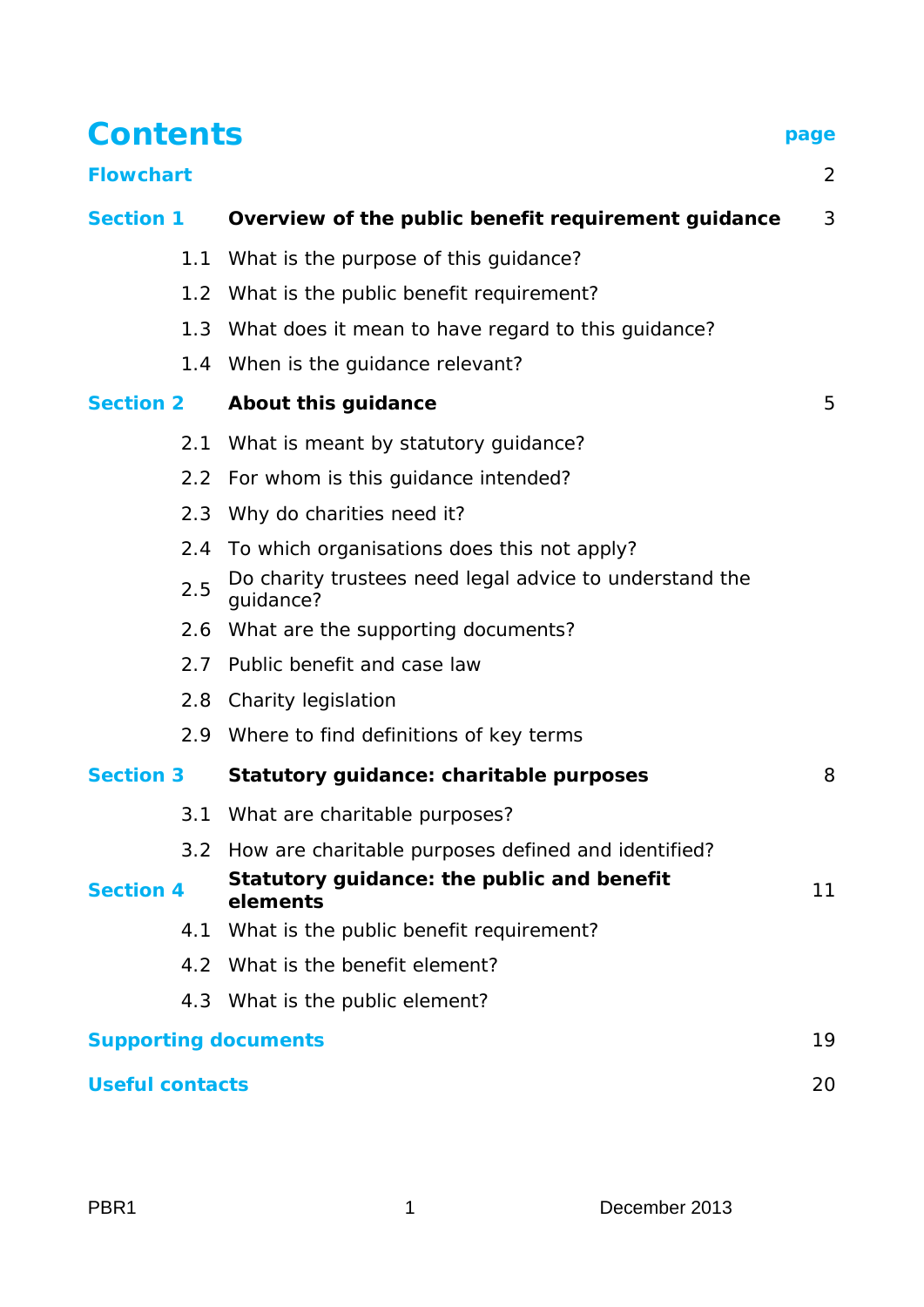# <span id="page-3-0"></span>**Flow chart**

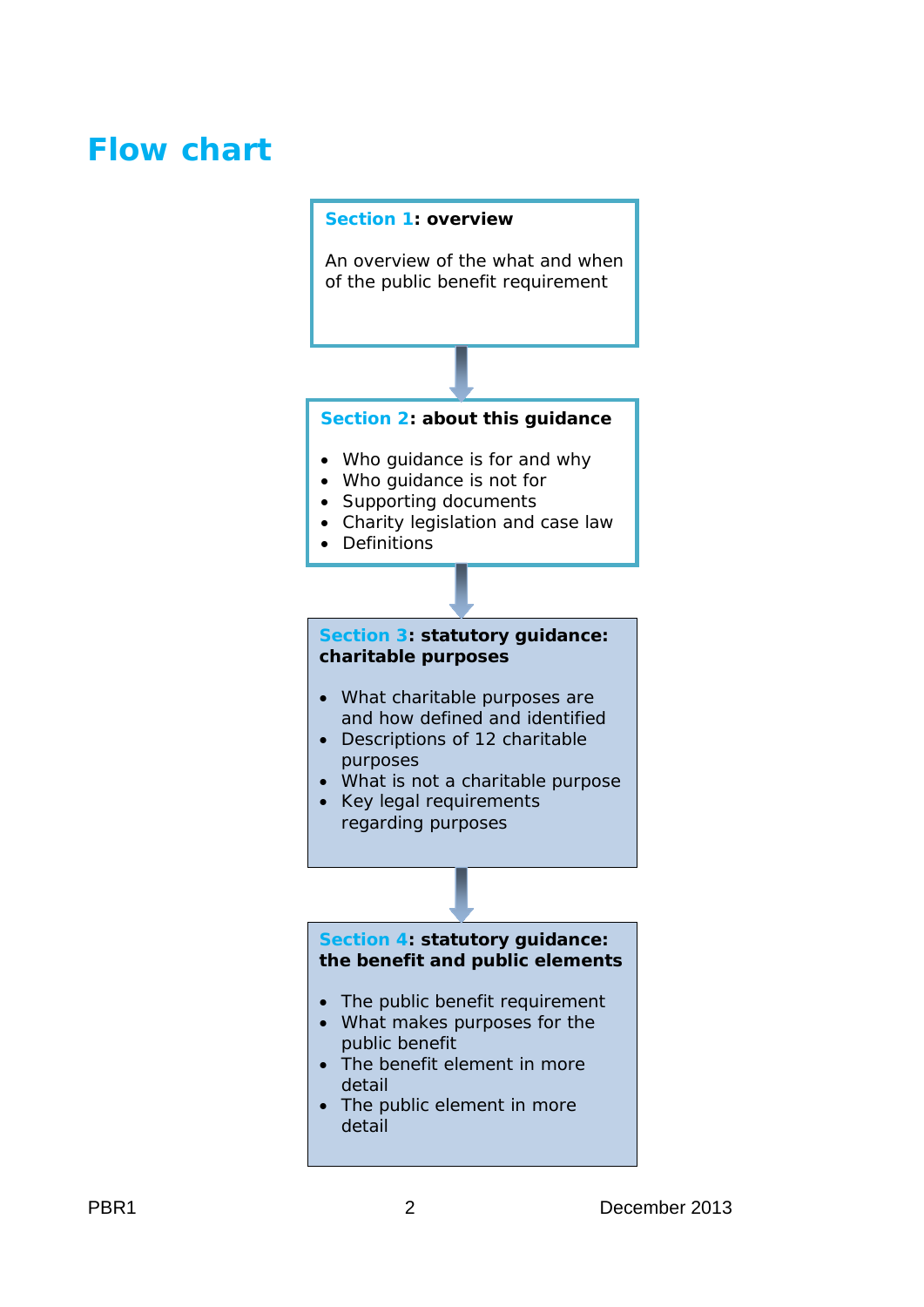# <span id="page-4-0"></span>**Section 1: overview of the public benefit requirement guidance**

# **1.1 What is the purpose of this guidance?**

This statutory guidance specifically relates to the public benefit requirement as part of the definition of charity. The guidance is intended to promote awareness and understanding of the public benefit requirement amongst anyone connected to or involved with **charities** in Northern Ireland. Sections 1 and 2 of this document explain what the guidance is and how it should be used. Sections 3 and 4 constitute the statutory guidance itself.

The **Charities Act (Northern Ireland) 2008** requires the Charity Commission for Northern Ireland to issue guidance on the public benefit requirement.

As well as having a duty to produce this statutory guidance, the Commission recognises that guidance is needed because the law on public benefit:

- 1. has evolved over many years
- 2. is considered on a case by case basis and may vary according to the particular **charitable purposes**
- 3. is complex and is continuing to develop and change.

# **1.2 What is the public benefit requirement?**

The public benefit requirement is defined in the Charities Act and states that **purposes** must be for the public benefit to be charitable. **Charity trustees** must know and be able to identify the purposes of their charity.

The Charities Act states that charity trustees must have regard to statutory guidance produced by the Commission when exercising powers or duties related to the guidance.

The Commission will always consider public benefit on a case-by-case basis. The trustees of well governed charities should not face any challenges in identifying the public benefit that their organisation seeks to provide through its charitable purposes.

# **1.3 What does it mean to have regard to this guidance?**

Having regard to the public benefit requirement guidance means charity trustees must be able to show that they are aware of the guidance and that they have taken it into account in making a decision where the guidance is relevant. Trustees must have regard to sections 3 and 4 of this document.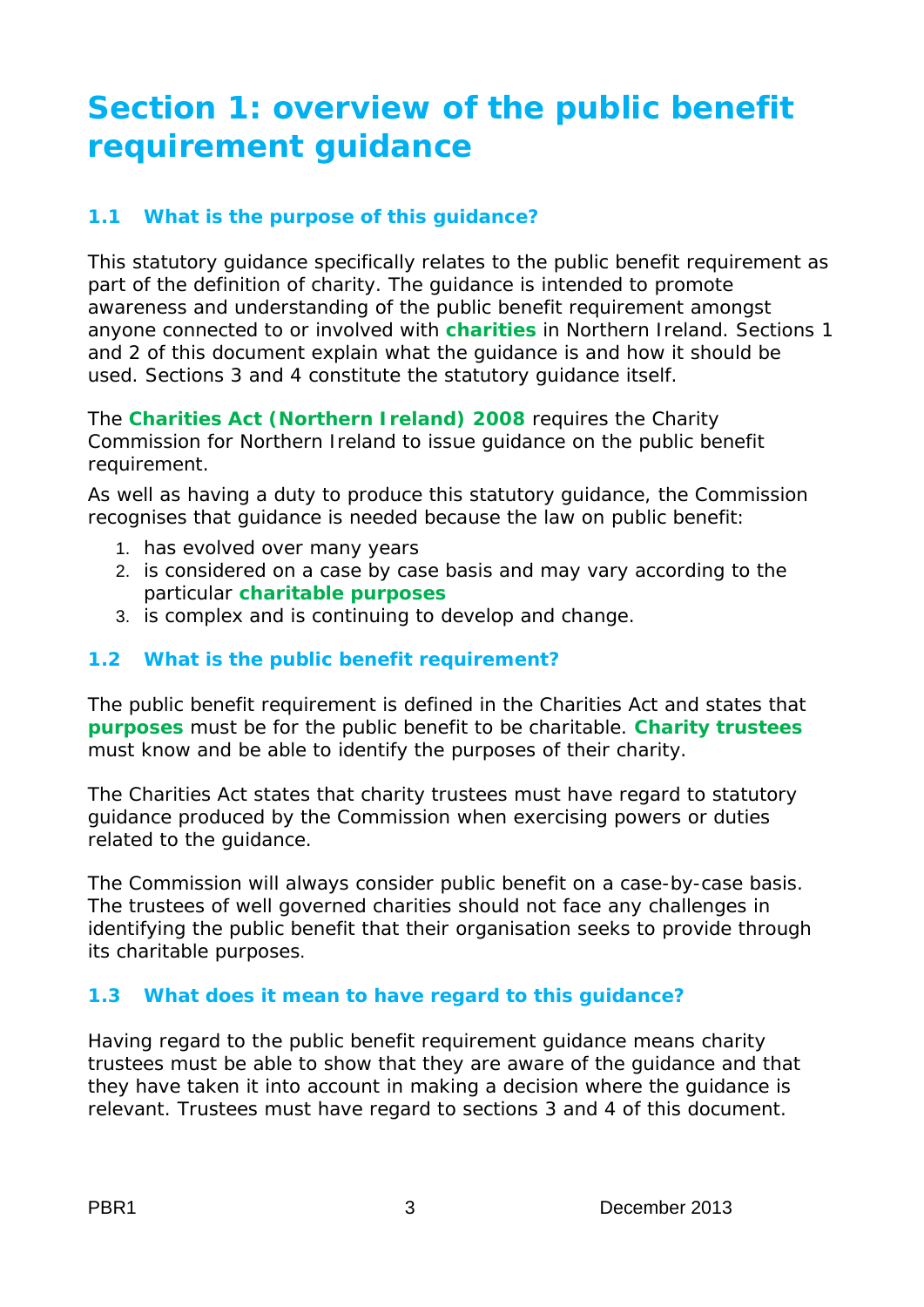# **1.4 When is the guidance relevant?**

The Commission has identified four broad contexts where charity trustees must have regard to the Commission's *Public benefit requirement* guidance. The Commission will provide further supporting documents on these four contexts:

*Starting your charity*: which includes knowing what it means to have exclusively charitable purposes which are for the public benefit.

*Registering as a charity in Northern Ireland*: which includes demonstrating that your organisation has exclusively charitable purposes which are for the public benefit.

*Running your charity*: which includes the duty to carry out a charity's purposes for the public benefit.

*Reporting on your charity*: which includes reporting on how the trustees have carried out the charity's purposes for the public benefit.

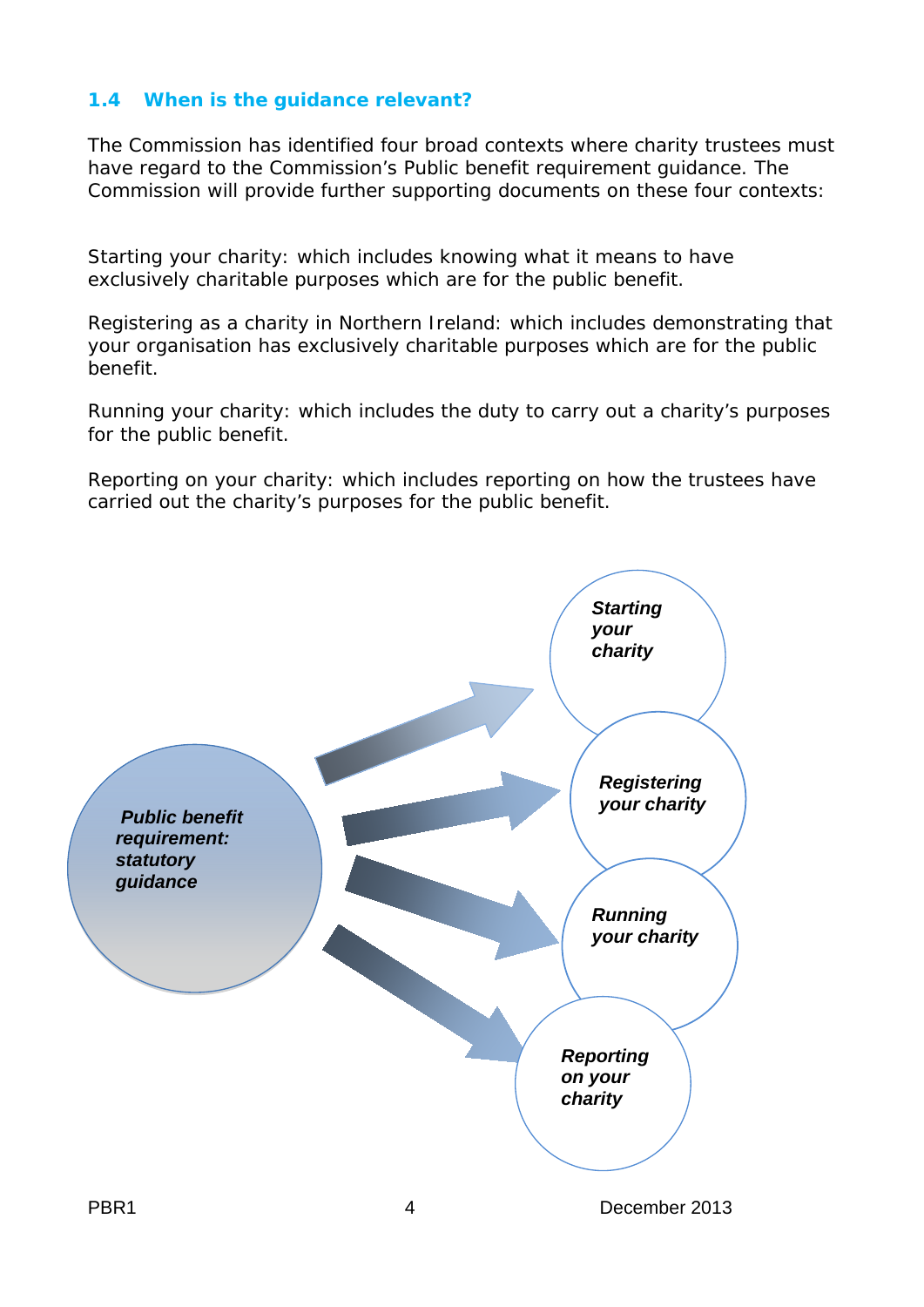# <span id="page-6-0"></span>**Section 2: about this guidance**

# **2.1 What is meant by statutory guidance?**

Statutory guidance is guidance to which **charity trustees** must have regard when exercising any powers or duties to which the guidance is relevant (see contexts above). This is a legal requirement set out in the **Charities Act**. In addition to this statutory guidance, the Commission has produced supporting documents which provide further information on the 12 charitable purposes detailed in the Charities Act. Sections 3 and 4 of this document constitute the statutory guidance.

#### **2.2 For whom is this guidance intended?**

This guidance is for charity trustees, management committees, boards or anyone involved in the running and decision making within a charity, or those acting on behalf of a charity, for example a solicitor, accountant, agent or adviser.

This guidance applies to all **charities** which have **control and direction** over their governance and resources, whether they are:

- companies, trusts or associations
- small, medium or large
- branches
- employers of staff or staffed solely by volunteers.

Charity trustees and those that have responsibility for the affairs of charities must read and have regard to this guidance.

#### **2.3 Why do charities need it?**

To be a charity in Northern Ireland an organisation:

- must have **purposes** which fall under one of 12 descriptions of purposes listed in the Charities Act and
- the purposes must be for the public benefit.

Purposes mean what the charity is set up to achieve. This is different to '**activities'**, which means what the charity does in order to carry out its purposes. A charity's purposes will normally be set out in a **governing document**.

This document is essential to all charities. It is provides guidance on what the law says on public benefit in Northern Ireland and how the Commission takes account of and applies that law. Consider this guidance when:

- starting a charity
- applying to register for charitable status
- running your charity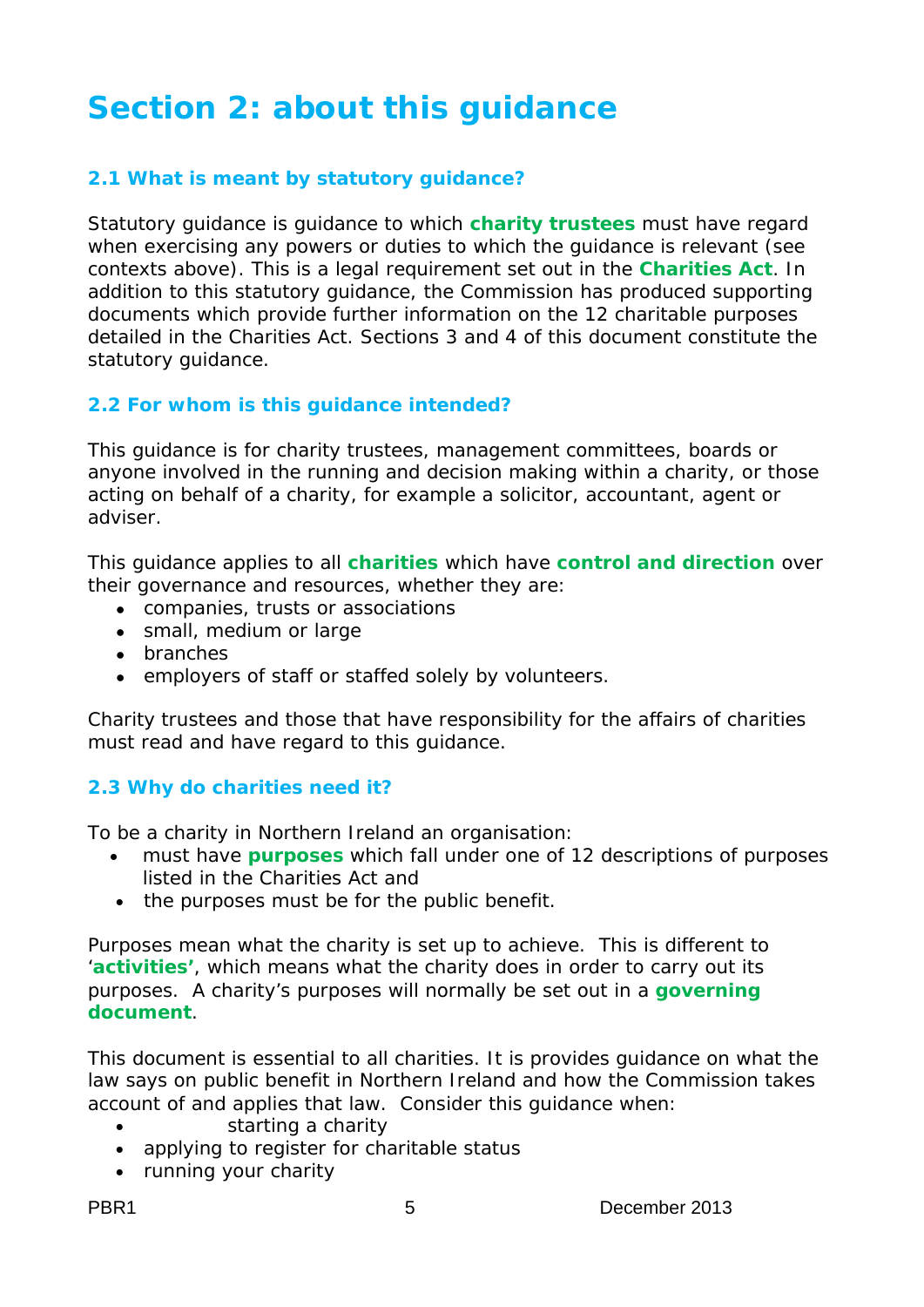• reporting annually on your activities in pursuing your purposes.

This statutory guidance will continue to evolve and develop over the coming years and as the law develops and is implemented.

# **2.4 To which organisations does this not apply?**

Not every good cause is necessarily a charity. This guidance is not relevant if the organisation is not a charity, for example, if the organisation is:

- a **Community Amateur Sports Club (CASC)** registered with HMRC
- a **Community Interest Company**
- a political party or any organisation **established** for any **political purpose**
- a **commercial organisation**
- a non-charitable **social enterprise**
- a non-charitable **trading arm**
- a **co-operative society.**

# **2.5 Do charity trustees need legal advice to understand the guidance?**

This guidance does not and could not set out the legal position in relation to every charity. If, having read this guidance, charity trustees are unsure about their legal obligations on public benefit, they may wish to seek legal or other independent advice. However, it is our intention that anyone should be able to understand the public benefit quidance, without needing to seek legal advice; the Commission has considered carefully the balance between ensuring legal accuracy and readability for charity trustees and members of the public.

In order to help charity trustees, the Commission uses examples throughout this statutory guidance and the supporting documents. These examples are mostly taken from case law, that is, where legal decisions have been made which may have an impact on similar organisations or situations in the future. The examples are taken from principles derived from case law or which fall from the description of **charitable purpose**.

The Commission hopes that as we begin to register and regulate charities in Northern Ireland, we will be able to introduce some case studies into the guidance based on real life Northern Ireland examples.

# **2.6 What are the supporting documents?**

The Commission has produced a series of [supporting documents](#page-20-0) relating to each of the 12 descriptions of charitable purposes listed in the Charities Act. These provide more detailed information on each of the descriptions of charitable purposes. Some of the charitable purposes have more information than others, this is because their definition may be more legally complex or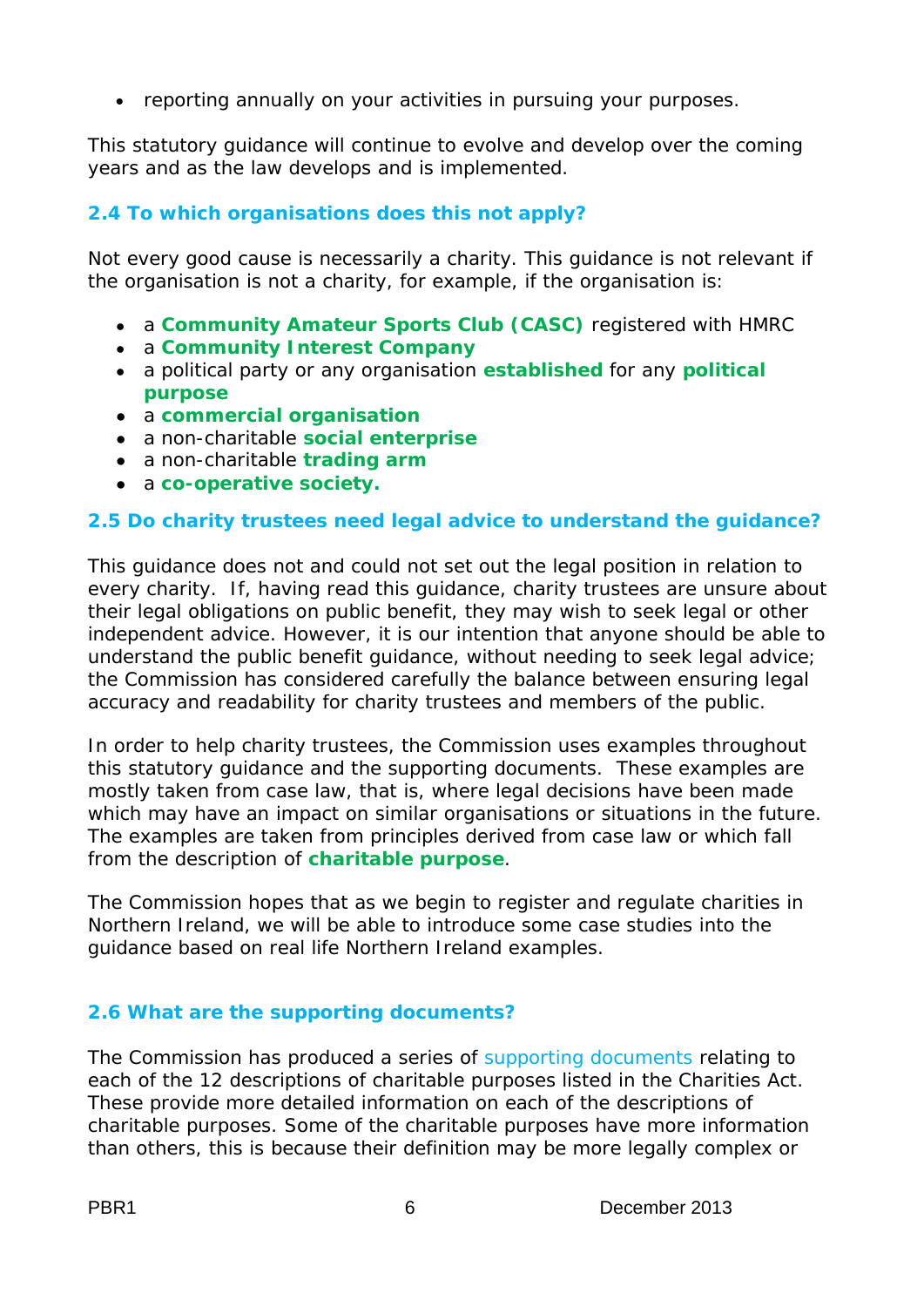because the law has been tested in the courts and developed more in this area than others.

Charity trustees can choose which supporting document is relevant to them. For some charities, this may mean one piece of guidance, for other charities and umbrella bodies a number of the supporting documents may be relevant.

It is best practice that charity trustees read any supporting document that is likely to be relevant to their charity as this will help to increase their understanding of the statutory guidance.

## **2.7 Public benefit and case law**

Public benefit has not been considered by the courts in relation to every purpose that is capable of being charitable. The supporting documents set out where the law has developed in relation to public benefit for each of the descriptions of purposes, giving relevant examples, where possible.

Some examples are drawn directly from decisions made by the courts. Where few or no decisions of the courts exist in relation to a particular charitable purpose, the Commission takes account of the principles from other decisions and applies them, where appropriate.

Where there is a decision of the courts which is binding in Northern Ireland, the Commission is legally obliged to follow it. Where there is persuasive case law in another jurisdiction that may inform our decision, the Commission may take that into account.

The Commission will look at each set of circumstances individually in making a determination on whether an organisation has purposes which are for the public benefit.

# **2.8 Charity legislation**

References in this guidance document to the 'Charities Act' are to the **Charities Act (Northern Ireland) 2008** and the **Charities Act (Northern Ireland) 2013**.

# **2.9 Where to find definitions of key terms?**

Definitions of key terms can be found in the separate glossary to this statutory guidance which can be accessed or downloaded from the Commission's website. When viewing this guidance online, click on any of the words in bold green type to go directly to the definition in the glossary.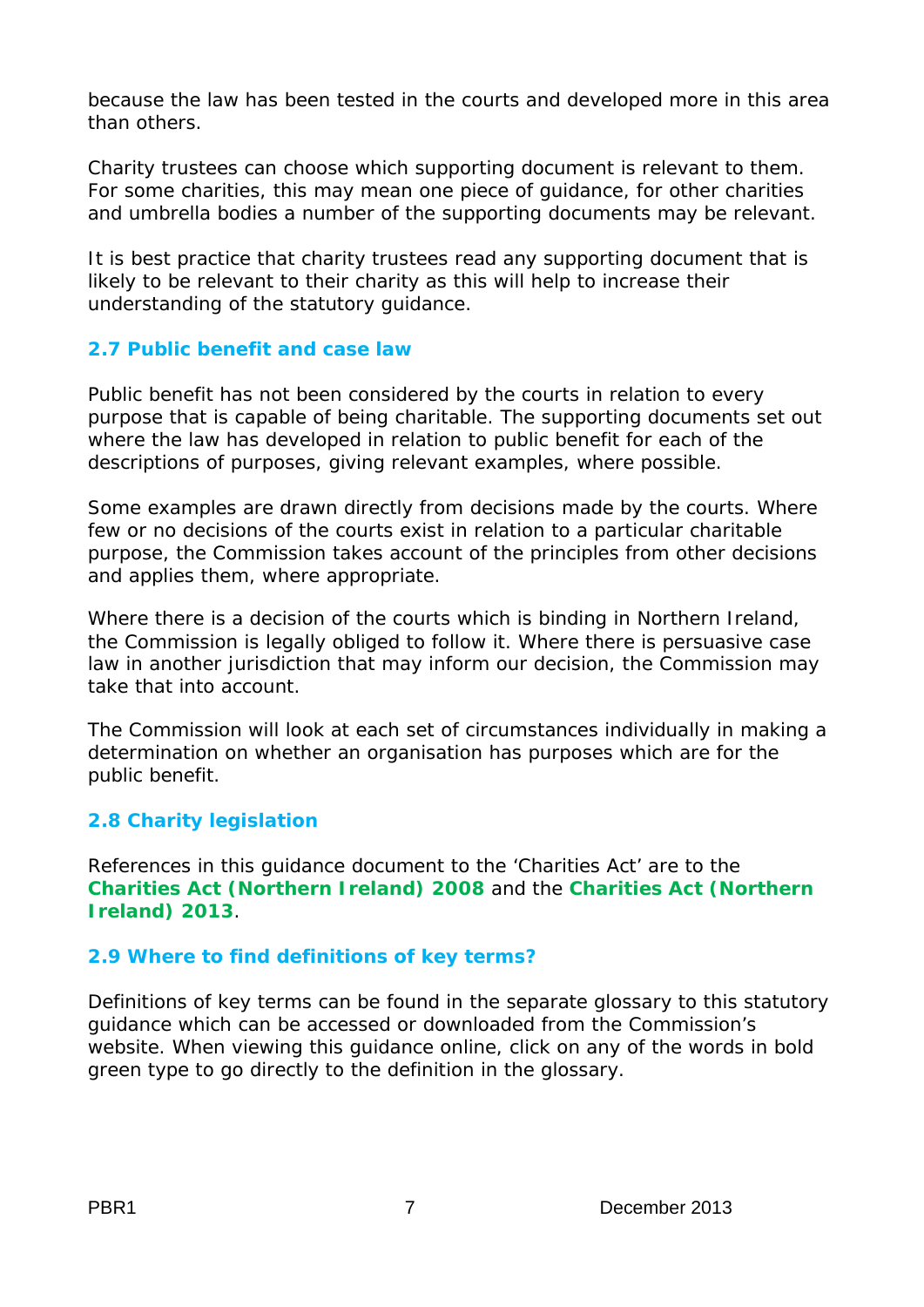# <span id="page-9-0"></span>**Section 3: statutory guidance - charitable purposes**

# **3.1 What are charitable purposes?**

A charity is defined both by its **purposes** and by the public benefit which flows from those purposes. It is not possible to understand public benefit fully without being very clear about what the charity's purposes are.

According to the **Charities Act,** all the organisation's purposes **must**:

- fall under one or more of the list of 12 descriptions of charitable purposes in the Charities Act **and**
- be for the public benefit.

In this guidance the term

- 'charitable purposes' means purposes falling within the 12 descriptions of purposes set out in the Charities Act which are for the public benefit, and
- 'purposes' means those purposes particular to an organisation.

# **3.2 How are charitable purposes defined and identified?**

#### **3.2.1 What are purposes?**

A charity's purposes set out what the charity seeks to achieve and are usually detailed at the beginning of its **governing document**, sometimes in the **objects** section.

It is important that the governing document fully states what the charity's purposes are so that they are clear to:

- the **charity trustees**
- the **beneficiaries** and supporters
- the general public.

To be a charity in Northern Ireland, organisations must have exclusively charitable purposes. This means that the purposes must all be charitable rather than some of the purposes being charitable and others not.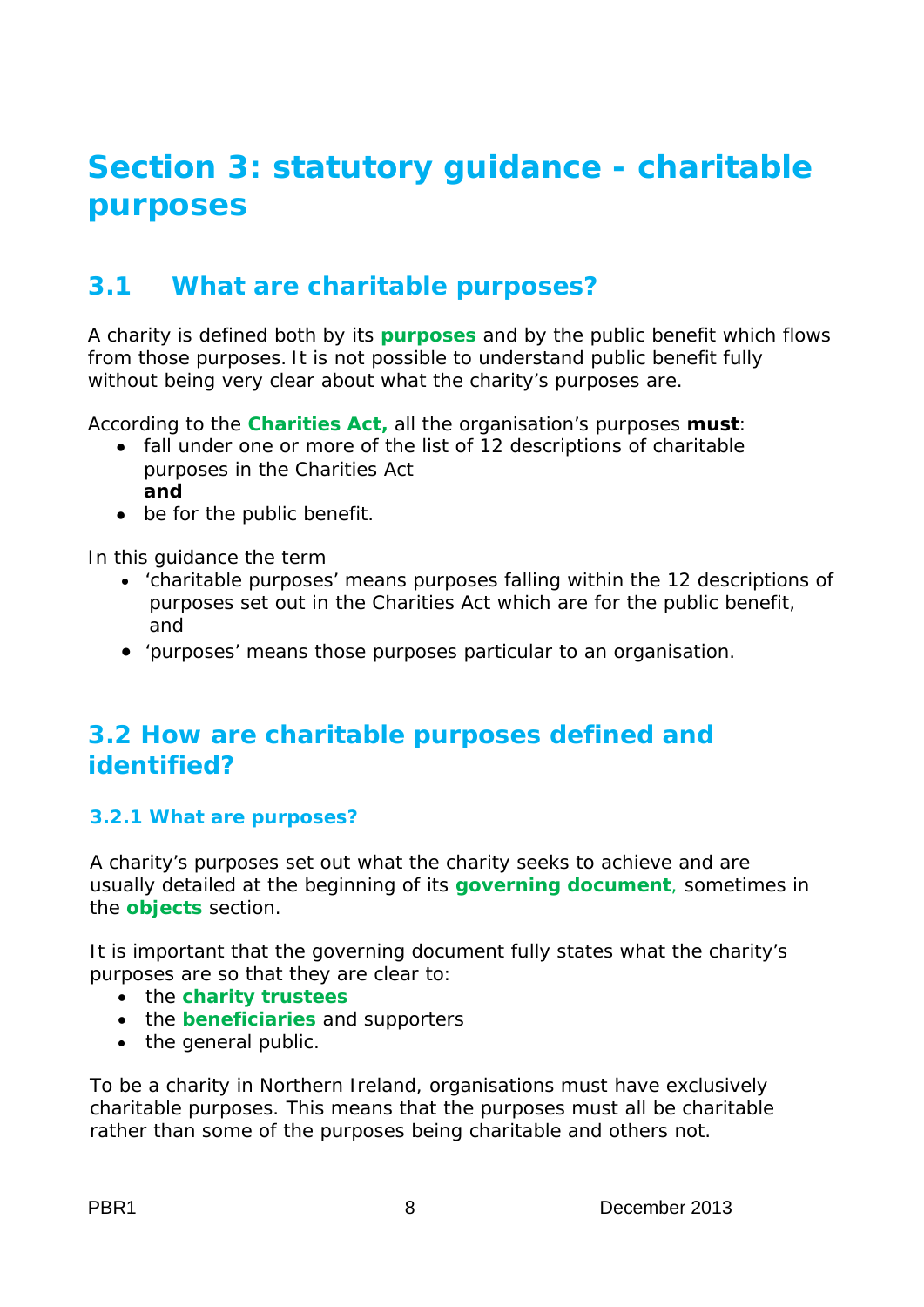# **3.2.2 What are the descriptions of charitable purposes?**

The Charities Act sets out 12 descriptions of purposes that relate to **charities** in Northern Ireland. An organisation's purposes must fit within one or more of the descriptions for it to be charitable. These are:

- 1. The prevention or relief of poverty
- 2. The advancement of education
- 3. The advancement of religion
- 4. The advancement of health or the saving of lives
- 5. The advancement of citizenship or community development
- 6. The advancement of the arts, culture, heritage or science
- 7. The advancement of amateur sport
- 8. The advancement of human rights, conflict resolution or reconciliation or the promotion of religious or racial harmony or equality and diversity
- 9. The advancement of environmental protection or improvement
- 10. The relief of those in need by reason of youth, age, ill-health, disability, financial hardship or other disadvantage
- 11. The advancement of animal welfare
- 12. Any other charitable purposes.

For more detailed information on each of these descriptions, refer to the separate supporting documents relevant to the organisation's purposes.

A charity's purposes may fall under one or more of the 12 charitable purposes. There can be some overlap between different descriptions, so the Commission advises charity trustees to read about each of the descriptions in order to determine how the charity's purposes best fit under one or more of the headings.

It is possible to have organisations with opposing views on various issues that are each still charitable. It is not the Commission's role to make moral judgements one way or another.

#### **3.2.3 When are purposes not charitable?**

Charities must work towards the advancement of their purposes in everything they do. A charity must have exclusively charitable purposes. This means that it cannot have some charitable purposes and other non charitable purposes.

A purpose is not charitable if it:

- does not fit under one or more of the descriptions of purposes in the Charities Act, or
- is not for the public benefit, or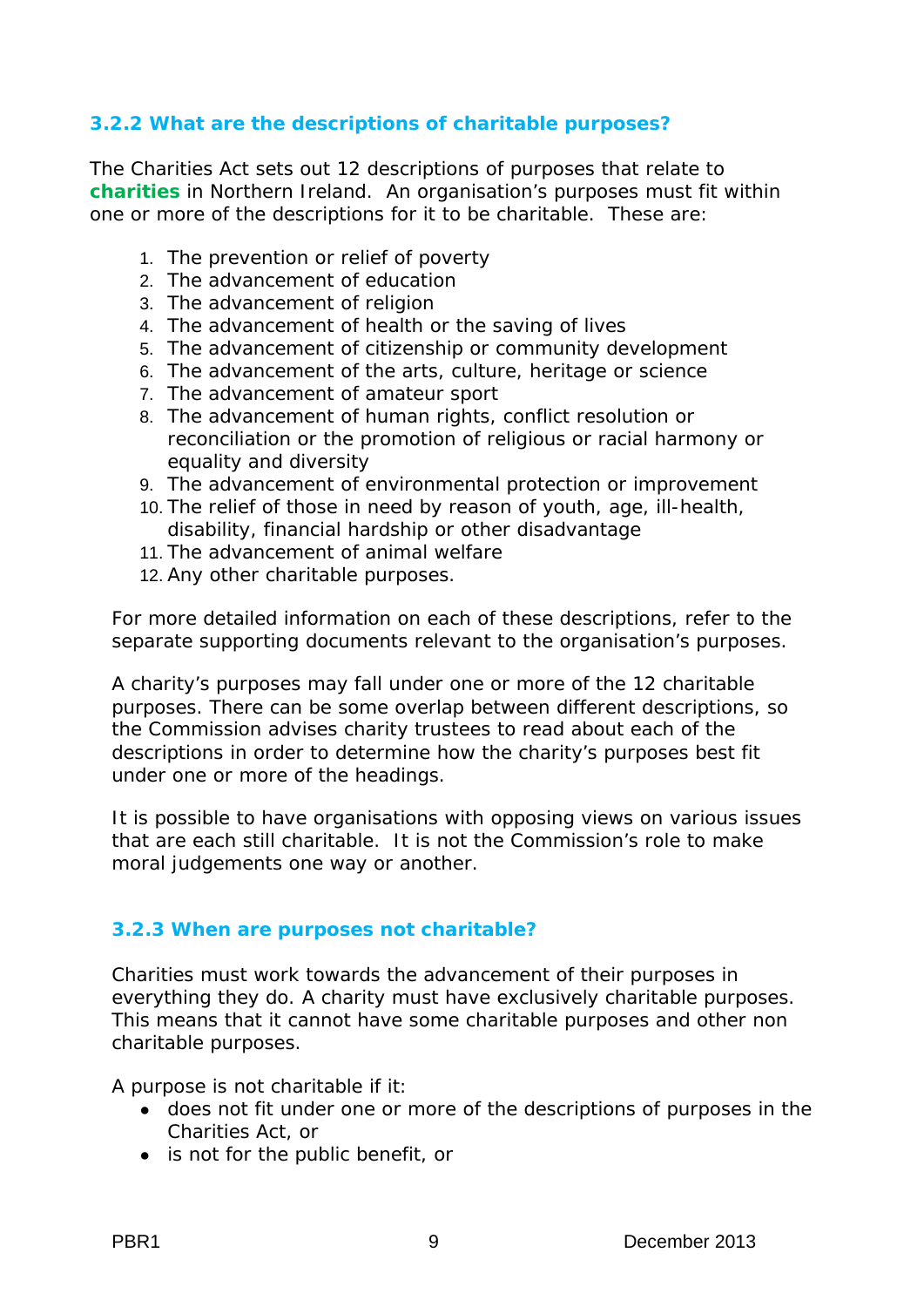- is political; that is, to make a change in law or policy in a jurisdiction, or
- $\bullet$  is unlawful.

## **3.2.4 Can a charity adopt the wording of the descriptions of charitable purposes?**

A charity may wish to adopt the wording of one of the descriptions of purposes to describe its own purposes.

This may be sufficient, but a charity must not take this approach if none of the charitable purposes fully covers what it has been set up to achieve.

## **3.2.5 What are the key legal requirements with regard to purposes?**

Charity trustees must:

- know and be able to identify the purposes of their charity
- work to advance and promote these purposes only
- be able to identify which description of charitable purposes in the Charities Act their own organisation's purposes best fit
- be able to confirm that their organisation's purposes are exclusively charitable.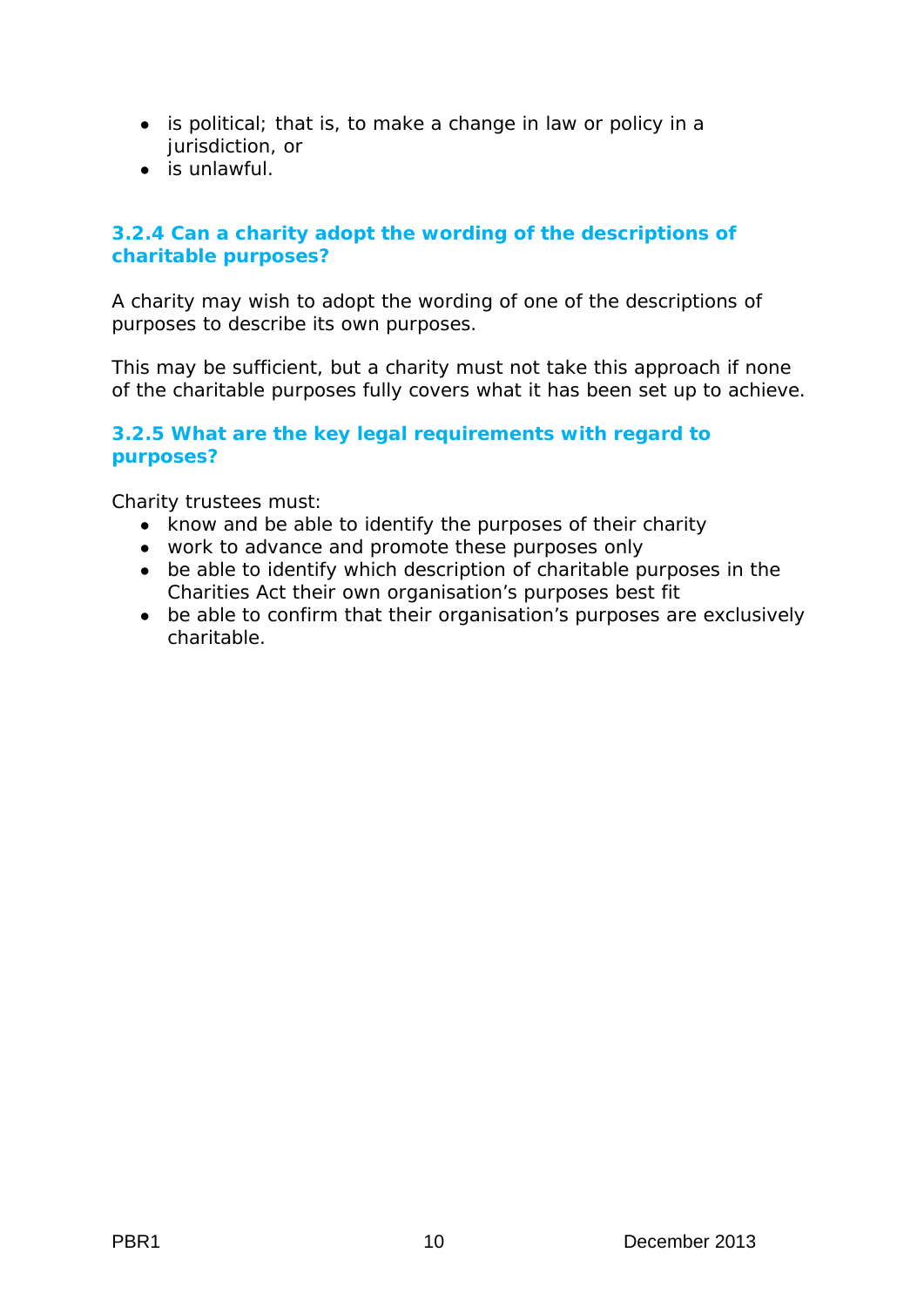# <span id="page-12-0"></span>**Section 4: statutory guidance - the public and benefit elements**

# **4.1 What is the public benefit requirement?**

The **Charities Act** sets out a legal requirement that all **charities** have **purposes** that are for the public benefit.

These are the two elements of public benefit:

1. Benefit: This is about the benefit flowing from the charity's purposes. For a charity's purposes to satisfy the benefit element of public benefit, that benefit must have three key features, it must:

- flow from the charity's purposes
- be capable of being demonstrated
- be beneficial, not harmful.

2. Public: This is about who may benefit from the charity's purposes. For a charity's purposes to satisfy the public element, the benefit which may flow from those purposes must:

- be to the public or to a **section of the public**
- not provide a **private benefit** to individuals unless this benefit is **incidental**.

Each of these areas is explored in more detail in the relevant separate supporting documents for each of the 12 **charitable purposes** listed in the Charities Act, including, where applicable, the **poverty exception**. The detail in the separate supporting documents relevant to the organisation's purpose or purposes should provide some useful examples which may identify:

- the benefit which will flow from the charity's purposes and
- the section of the public the charity's purposes will benefit.

#### **4.1.1 What makes a purpose for the public benefit?**

For an organisation to be a charity, not only must all of its purposes fit within at least one of the descriptions of purposes, but all of its purposes must be for the public benefit. This means that each of the purposes must fulfil the criteria set out above for the two elements of public benefit to be satisfied.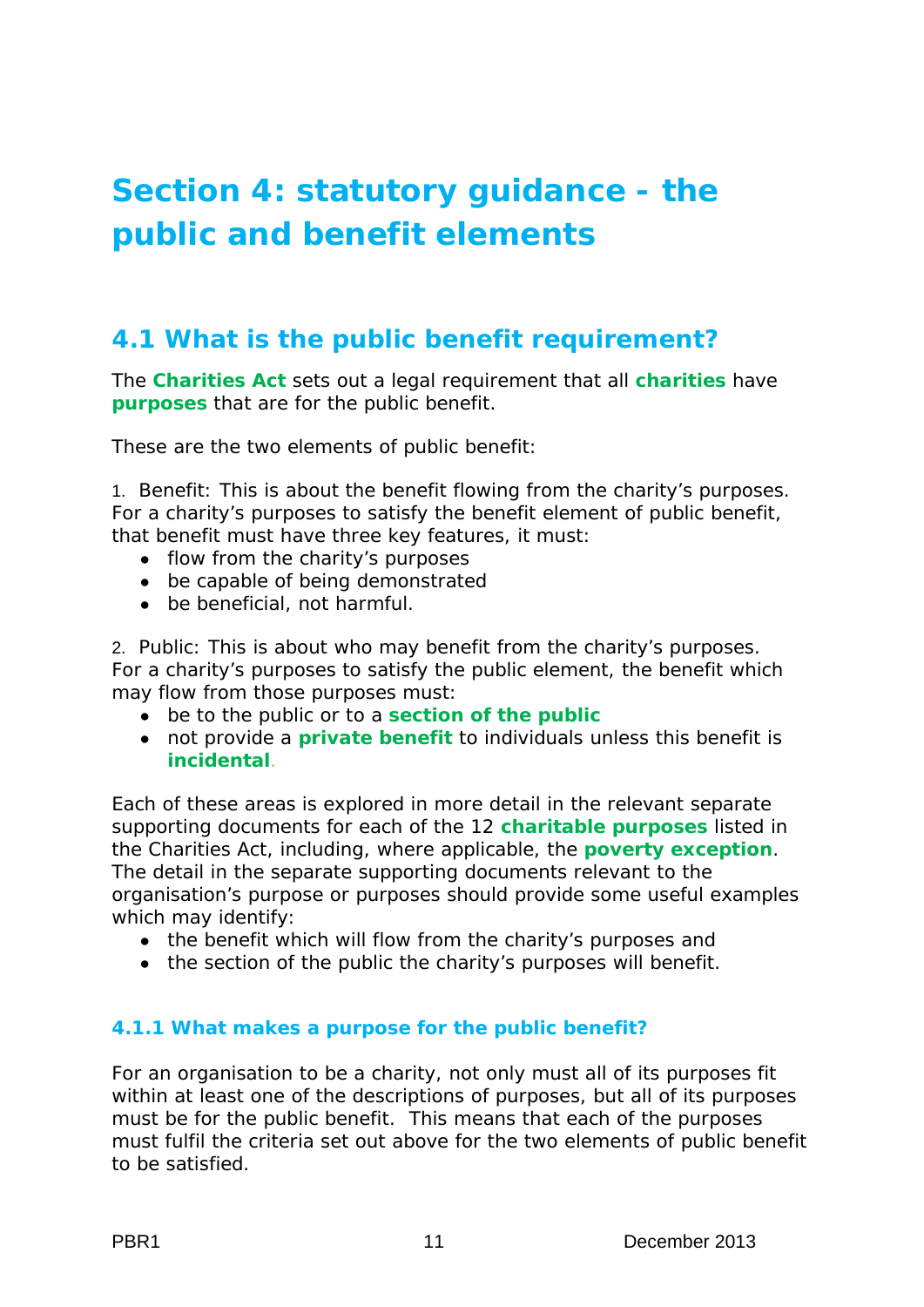In practice, this means that a charity must be able to show that its purposes:

- 1. can provide a benefit, and
- 2. this benefit is to the public.

The nature of the public benefit and the way it may be demonstrated will be different for each purpose and for each set of circumstances within that purpose.

For example, the nature of the benefit and the **beneficiaries** of a charity whose purposes are to conserve an area of protected woodland will be different from those of a charity whose purpose is to provide residential care for older people. The purposes of both charities may be for the public benefit, but what the benefit is and who can benefit are different.

Where the benefit is less clear or is of a controversial nature, **charity trustees** may need to show evidence of benefit, for example:

- the architectural or historical merit of a building that is to be preserved
- the artistic merit of an art collection
- the healing benefit of an alternative or complementary therapy.

# **4.2 What is the benefit element?**

Benefit is the way in which an organisation's purposes are beneficial and the extent to which they are beneficial.

For a charity's purpose to satisfy the benefit element, the benefit must have three key features. Benefit must:

- flow from the charity's purposes
- be capable of being demonstrated
- be beneficial, not harmful.

#### **4.2.1 Does the benefit flow from the charity's purpose?**

The Commission will look at the benefit which flows from a charity's purposes when considering public benefit. Where a charity has more than one purpose, each of those purposes must meet the public benefit requirement.

It is therefore very important that charity trustees have a clear understanding of their charity's purposes and the benefit which flows from them.

There are different types of benefit that a charity may provide: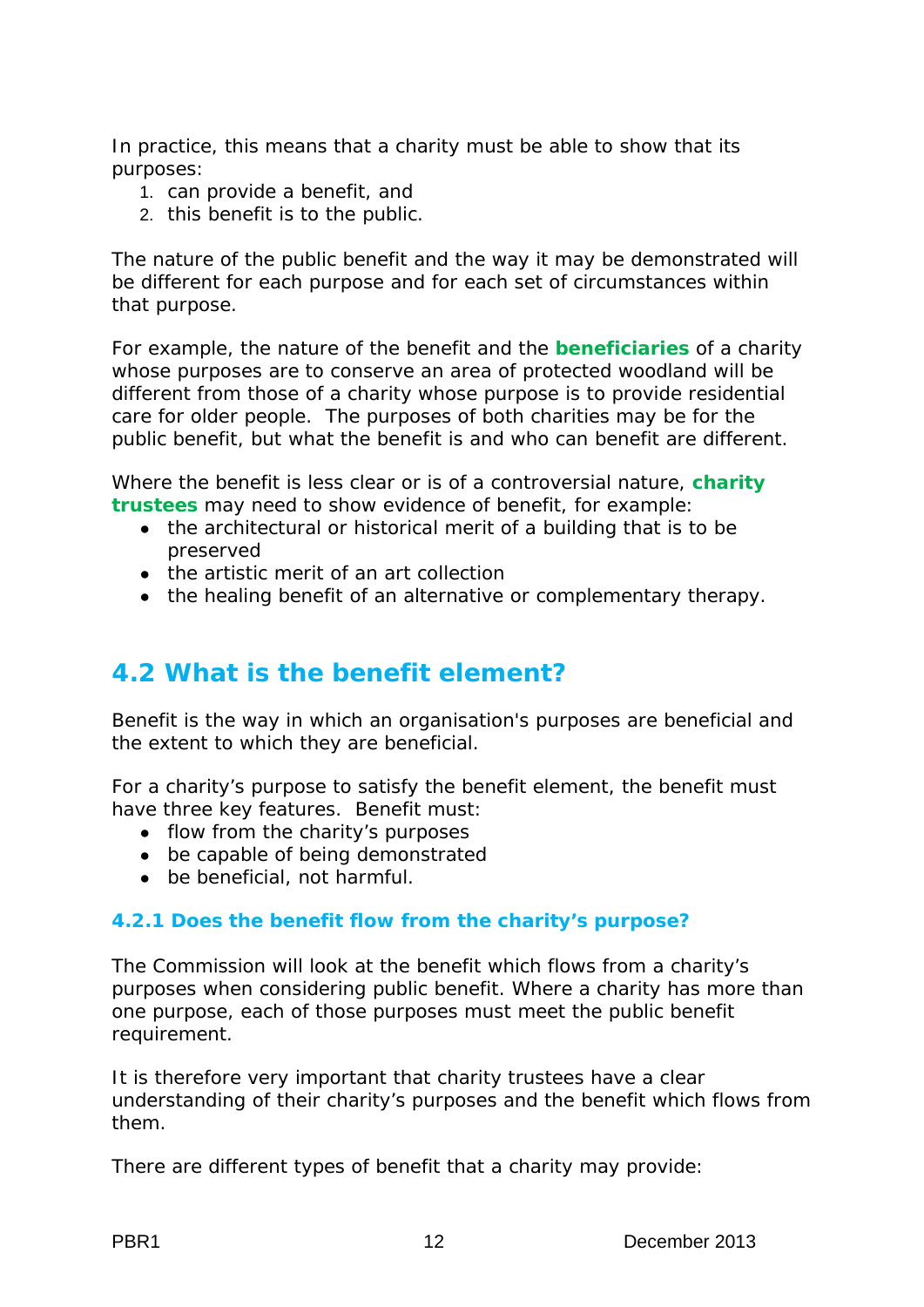- direct benefit: this is the benefit beneficiaries may receive through the charity carrying out its purpose. For example, patients benefiting from attending a charitable hospital.
- indirect benefit: this is benefit that is received in ways other than through the charity carrying out its main purpose. For example, a charity which assists nurses through funding or accommodation will indirectly benefit the patients who are cared for by those nurses.
- wider benefit: this is benefit to the community at large which flows from a charity's purposes. For example, the benefit to society from having a healthier population.

The Commission will consider a mix of these types of benefit flowing from an organisation's purposes on a case-by-case basis when assessing whether those purposes are for the public benefit.

#### **Examples**

Different sorts of benefit that might flow from charitable purposes include:

- in the case of the advancement of health or saving of lives, individuals becoming well as a result of receiving medical care
- in the case of the advancement of education, enhanced knowledge and understanding in young people through receiving an education
- in the case of the prevention or relief of poverty, relief of the poor through the provision of grants, clothing or food
- in the case of the advancement of the arts, culture, heritage or science, enhanced public understanding of history through access being granted to a historic building or an important landmark being preserved for the enjoyment of future generations
- in the cases of the advancement of citizenship or community development and the advancement of amateur sport, improved community life through sports and recreation facilities being maintained so that they can be used by a local community
- in the case of the advancement of animal welfare, the promotion of the capacity of people for compassion by caring for injured or abandoned animals
- in the case of the advancement of religion, the adoption of a moral framework which encourages people to be good citizens.

A charity cannot provide a private benefit unless it is an incidental benefit. Sometimes there may also be incidental benefits that may result from a charity carrying out its purposes. For example, medical staff who will be employed by a charity set up to provide health centres in deprived areas may enhance their employment prospects because of the experience they gain. This is a private benefit to those individuals, which is incidental to, and a consequence of, the way in which the charity's purposes are carried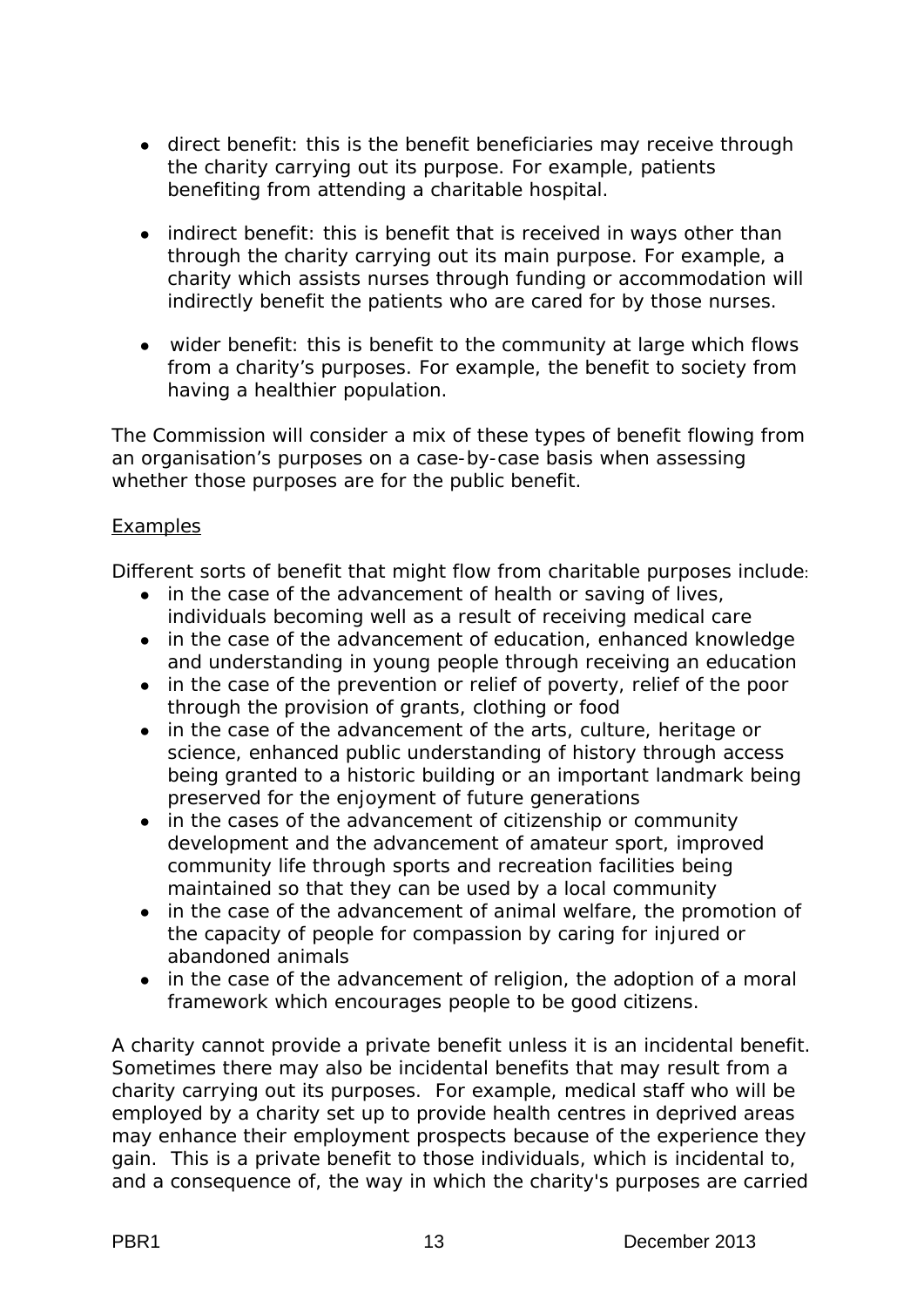out for the public benefit, but it is not part of the charity's purposes to provide this benefit to those individuals. While this may be worthwhile, it is not a benefit to the public which flows from the charity's purposes and the Commission does not take it into account in assessing public benefit.

# **4.2.3 The benefits must be capable of being demonstrated**

Benefits are demonstrated by being:

- recognisable, or
- identifiable, or
- definable, or
- capable of description.

Some types of benefit are easier to identify than others. For example, it is easy to identify the benefit associated in carrying out a purpose to relieve poverty where the objective is to improve a person or group's financial circumstances.

In the case of an organisation with the purpose of conserving a specific piece of land, for example, the Commission may require evidence that the land is worthy of conservation.

In some cases the benefit is more difficult to evidence as it may not be capable of being physically defined by measurement or quantifiable but must still be capable of being demonstrated, for example:

- the sense of well-being from appreciating a beautiful landscape
- a sense of inspiration from appreciating the performing arts
- improved behaviour as a result of being involved in a public act of worship.

# **4.2.4 Is the purpose beneficial, not harmful?**

Whilst benefit may flow from purposes if they are carried out, there may also be some **harm**. The existence of harm does not necessarily mean that the purpose is not charitable. However, any such harm must not outweigh the benefit.

An organisation cannot be a charity where there is clear evidence that, if its purposes are carried out, there is likely to be more harm than benefit.

For example, in a case concerning an organisation, the purpose of which was to end the vivisection of animals, it was held that any benefit to the public was outweighed by the harm to medical science, and therefore the health of the public, that would be caused if the organisation achieved its aims.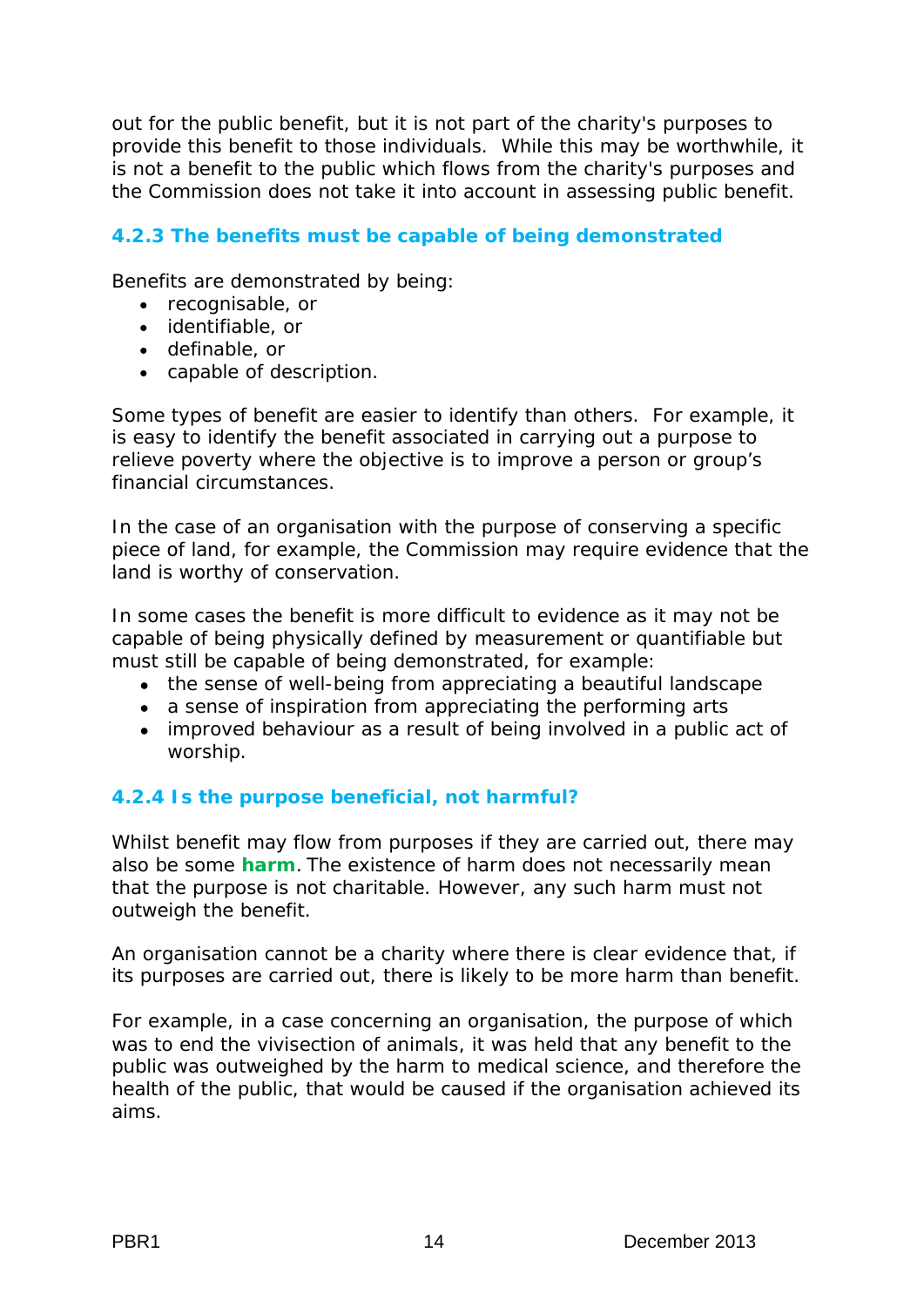# **4.3 What is the public element?**

For a charity's purposes to satisfy the public element it must know who the intended beneficiaries are and how they might benefit. The benefit which may flow from the charity's purposes must:

- be to the public or to a section of the public
- not provide a private benefit to individuals unless this benefit is incidental.

All the purposes must meet the public element of public benefit, however, there are limited exceptions for charities whose purpose is to relieve poverty (the poverty exception). This is explained in the supporting documents.

# **4.3.1 Who are the charity's intended beneficiaries?**

The charity's intended beneficiaries are the people who can benefit from its charitable purposes. Anyone who could benefit is a potential beneficiary.

When deciding who potential beneficiaries are and who they should be, charity trustees can include members of future generations, for example, promoting sustainability of the planet for future generations. However, this must not come completely at the expense of people today.

# **4.3.2 What is a section of the public?**

This may differ from charity to charity, depending on the relevant charitable purpose. For some purposes, the benefit may be to the public generally. For others, a section of the public will be sufficient. For example:

- a charity with the purpose of providing a community centre for the benefit of the inhabitants of a town
- a charity with the purpose of medical research into a particular disease.

A charity cannot have the purpose of benefiting a named individual or individuals. However, a charity can be named after a specific individual, for example, a founder or beneficiary. In general, a charity cannot have the purpose of benefiting people by reference to their relationship to an individual or organisation, even if there are many such people, although this is subject to the poverty exception. For example, an organisation which had the purpose of making grants for the education of the children of employees of a particular company would not be a charity. The benefit in such a case is being conferred on a group of private individuals not a section of the public.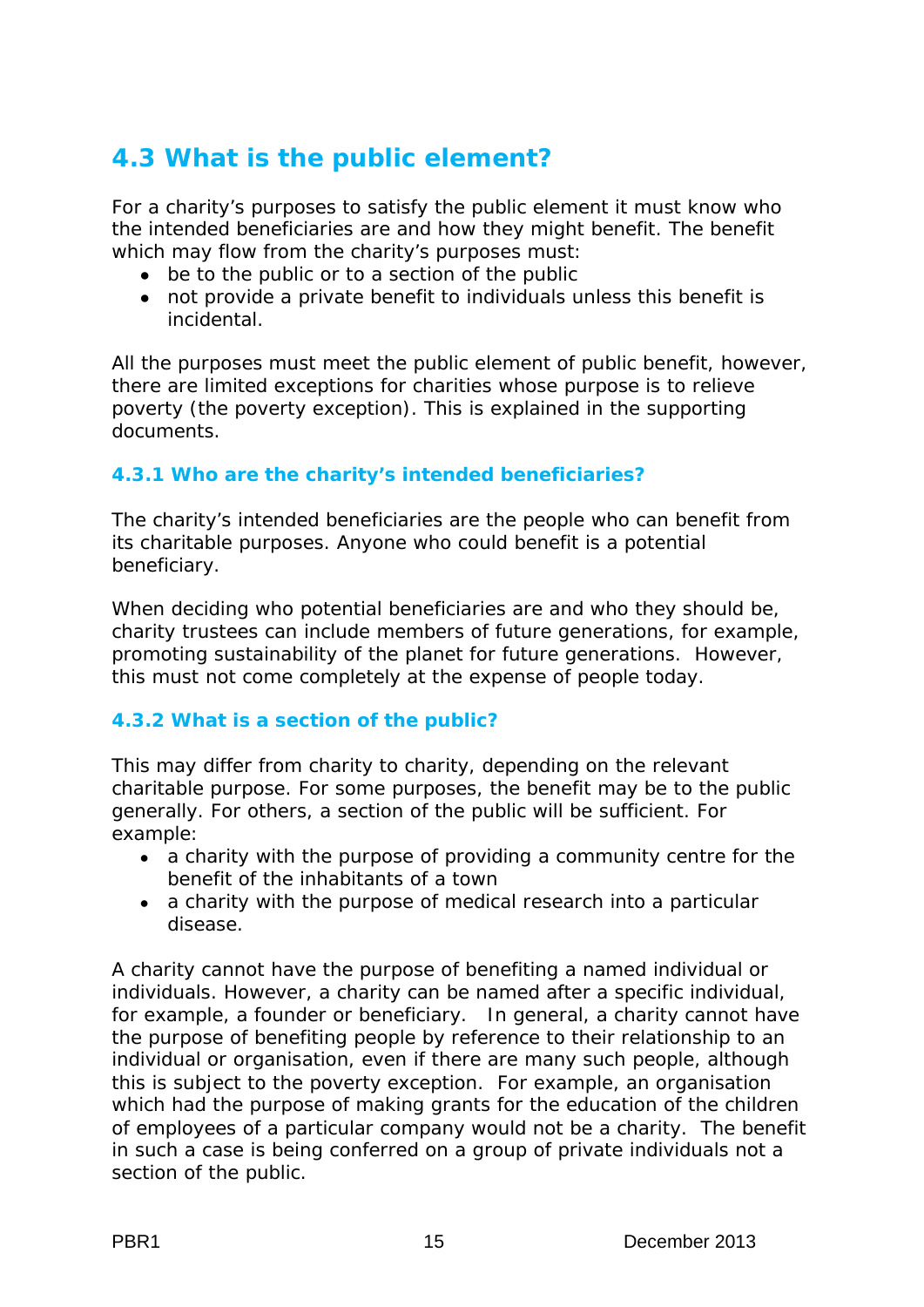A **section of the public** includes, but is not limited to, people who:

- are connected by a particular charitable need or social circumstance
- share a profession
- share a geographical area
- share a common characteristic or disadvantage, for example:
	- children and young people
	- elderly people
	- people with a disability
	- people with a particular disease or medical condition
	- people in poverty.

There is no set minimum number of people who have to benefit from a charity's purposes in order for it to be for the public benefit. The actual number of people who benefit at any one time can actually be quite small, as long as anyone who could qualify for benefit is eligible. For example:

• a charity set up to support sufferers of a very rare illness may only benefit a few people, however, this is fine provided that anyone who suffers from the illness can potentially benefit.

# **4.3.3 Charging**

Case law has established that a charity's purposes cannot exclude the poor. Charities can, however, charge a fee for the services or facilities they offer, although it would be unusual for this to be set out in its purposes. Charities usually charge a fee because:

- the services or facilities provided are expensive to run
- there is a need to charge in order to operate, for example, a charity may hire out its facilities on occasion.

# **4.3.4 What does incidental benefit mean?**

For a charity's purposes to satisfy the public element, benefit to people who are not the intended beneficiaries must be no more than incidental. This is because a charity's purposes must be for public, rather than for private, benefit.

To be properly regarded as an incidental benefit the benefit should normally be significantly less valuable than the main charitable benefit provided to the beneficiaries.

Benefit to people who are not the charity's intended beneficiaries is incidental when they:

- contribute towards achieving the charity's purposes and/or
- are a necessary result or by-product of carrying out the purposes.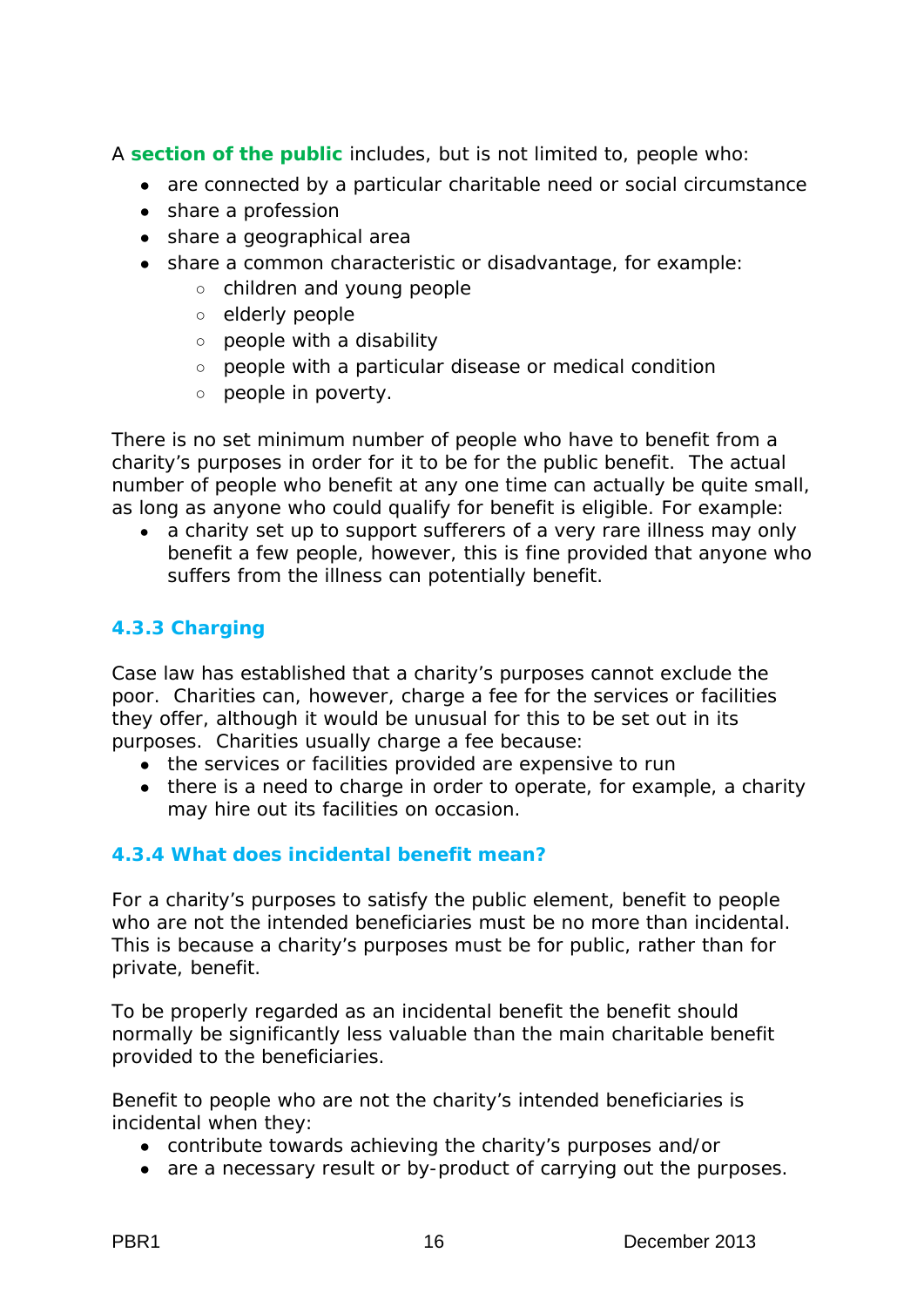Examples include:

- a sense of well-being to those who would work for the charity, such as volunteers
- an increase in the value of neighbouring property if a charity were to carry out its purpose of regenerating a particular area.

# **4.3.5 What about equality legislation?**

All organisations, including charities, are subject to equality legislation. The main equality laws in Northern Ireland, as stated by the Equality Commission, include the following:

- [Equal](http://www.statutelaw.gov.uk/legResults.aspx?LegType=All%20Primary&PageNumber=5&BrowseLetter=E&NavFrom=1&activeTextDocId=2912176) [Pay](http://www.statutelaw.gov.uk/legResults.aspx?LegType=All%20Primary&PageNumber=5&BrowseLetter=E&NavFrom=1&activeTextDocId=2912176) [Act](http://www.statutelaw.gov.uk/legResults.aspx?LegType=All%20Primary&PageNumber=5&BrowseLetter=E&NavFrom=1&activeTextDocId=2912176) [\(Northern](http://www.statutelaw.gov.uk/legResults.aspx?LegType=All%20Primary&PageNumber=5&BrowseLetter=E&NavFrom=1&activeTextDocId=2912176) [Ireland\) 1970](http://www.statutelaw.gov.uk/legResults.aspx?LegType=All%20Primary&PageNumber=5&BrowseLetter=E&NavFrom=1&activeTextDocId=2912176) (as amended)
- [Sex](http://www.statutelaw.gov.uk/legResults.aspx?LegType=All%20Primary&PageNumber=3&BrowseLetter=S&NavFrom=1&activeTextDocId=2956289) [Discrimination](http://www.statutelaw.gov.uk/legResults.aspx?LegType=All%20Primary&PageNumber=3&BrowseLetter=S&NavFrom=1&activeTextDocId=2956289) [\(Northern](http://www.statutelaw.gov.uk/legResults.aspx?LegType=All%20Primary&PageNumber=3&BrowseLetter=S&NavFrom=1&activeTextDocId=2956289) [Ireland\) Order](http://www.statutelaw.gov.uk/legResults.aspx?LegType=All%20Primary&PageNumber=3&BrowseLetter=S&NavFrom=1&activeTextDocId=2956289) [1976](http://www.statutelaw.gov.uk/legResults.aspx?LegType=All%20Primary&PageNumber=3&BrowseLetter=S&NavFrom=1&activeTextDocId=2956289) (as amended)
- [Disability](http://www.legislation.gov.uk/ukpga/1995/50/contents) [Discrimination](http://www.legislation.gov.uk/ukpga/1995/50/contents) [Act](http://www.legislation.gov.uk/ukpga/1995/50/contents) [1995](http://www.legislation.gov.uk/ukpga/1995/50/contents) (as amended)
- Race Relations (Northern Ireland) Order 1997 (as amended)
- [Fair](http://www.statutelaw.gov.uk/legResults.aspx?LegType=All%20Primary&PageNumber=1&BrowseLetter=F&NavFrom=1&activeTextDocId=2928527) [Employment](http://www.statutelaw.gov.uk/legResults.aspx?LegType=All%20Primary&PageNumber=1&BrowseLetter=F&NavFrom=1&activeTextDocId=2928527) [and](http://www.statutelaw.gov.uk/legResults.aspx?LegType=All%20Primary&PageNumber=1&BrowseLetter=F&NavFrom=1&activeTextDocId=2928527) [Treatment](http://www.statutelaw.gov.uk/legResults.aspx?LegType=All%20Primary&PageNumber=1&BrowseLetter=F&NavFrom=1&activeTextDocId=2928527) [\(Northern](http://www.statutelaw.gov.uk/legResults.aspx?LegType=All%20Primary&PageNumber=1&BrowseLetter=F&NavFrom=1&activeTextDocId=2928527) [Ireland\) Order](http://www.statutelaw.gov.uk/legResults.aspx?LegType=All%20Primary&PageNumber=1&BrowseLetter=F&NavFrom=1&activeTextDocId=2928527) [1998](http://www.statutelaw.gov.uk/legResults.aspx?LegType=All%20Primary&PageNumber=1&BrowseLetter=F&NavFrom=1&activeTextDocId=2928527) (as amended)
- [Equality](http://www.opsi.gov.uk/si/si2000/20001110.htm) [\(Disability, etc.\) \(Northern](http://www.opsi.gov.uk/si/si2000/20001110.htm) [Ireland\) Order](http://www.opsi.gov.uk/si/si2000/20001110.htm) [2000](http://www.opsi.gov.uk/si/si2000/20001110.htm)
- [Employment](http://www.opsi.gov.uk/sr/sr2003/20030497.htm) [Equality](http://www.opsi.gov.uk/sr/sr2003/20030497.htm) [\(Sexual](http://www.opsi.gov.uk/sr/sr2003/20030497.htm) [Orientation\) Regulations](http://www.opsi.gov.uk/sr/sr2003/20030497.htm) [\(Northern](http://www.opsi.gov.uk/sr/sr2003/20030497.htm) [Ireland\) 2003](http://www.opsi.gov.uk/sr/sr2003/20030497.htm)
- [Special](http://www.opsi.gov.uk/si/si2005/20051117.htm) [Educational](http://www.opsi.gov.uk/si/si2005/20051117.htm) [Needs](http://www.opsi.gov.uk/si/si2005/20051117.htm) [and](http://www.opsi.gov.uk/si/si2005/20051117.htm) [Disability](http://www.opsi.gov.uk/si/si2005/20051117.htm) [\(Northern](http://www.opsi.gov.uk/si/si2005/20051117.htm) [Ireland\) Order](http://www.opsi.gov.uk/si/si2005/20051117.htm) 2005
- [Disability](http://www.opsi.gov.uk/si/si2006/20060312.htm) [Discrimination](http://www.opsi.gov.uk/si/si2006/20060312.htm) [\(Northern](http://www.opsi.gov.uk/si/si2006/20060312.htm) [Ireland\) Order](http://www.opsi.gov.uk/si/si2006/20060312.htm) [2006.](http://www.opsi.gov.uk/si/si2006/20060312.htm)

The Northern Ireland Act 1998, section 75 places an obligation on public authorities, some of whom are charities, to have due regard to the need to promote equality of opportunity between people based on the following nine characteristics:

- age
- having or not having a disability
- gender
- marital status
- religion
- political opinion
- ethnicity
- sexual orientation
- having or not having dependents.

In addition, the Northern Ireland Act 1998, section 76, makes it unlawful for public authorities, some of whom are charities, to discriminate against people on the ground of religious belief or political opinion.

The purposes of public bodies or some bodies wholly funded by public bodies must not discriminate on the above grounds if they are charities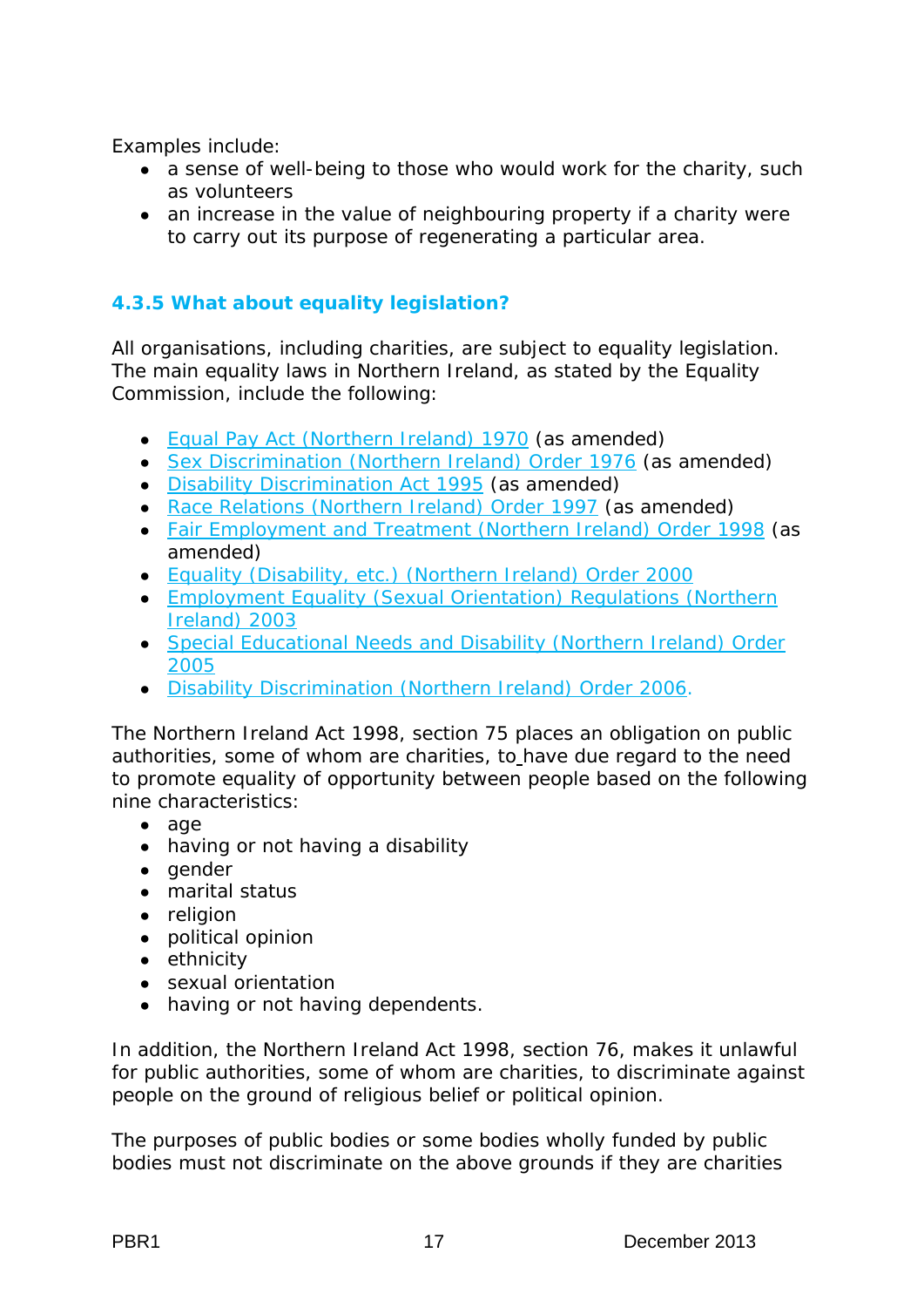unless there is an exemption/exception under equality law for their particular purposes.

## **4.3.6 Exceptions for charities**

There may be some exceptions to these pieces of legislation for charities, for example, if the charity's purpose is to tackle a particular disadvantage faced by people who share one of these characteristics. Charity trustees will need to refer to the relevant legislation. The Commission will produce separate equality guidance in consultation with the Equality Commission.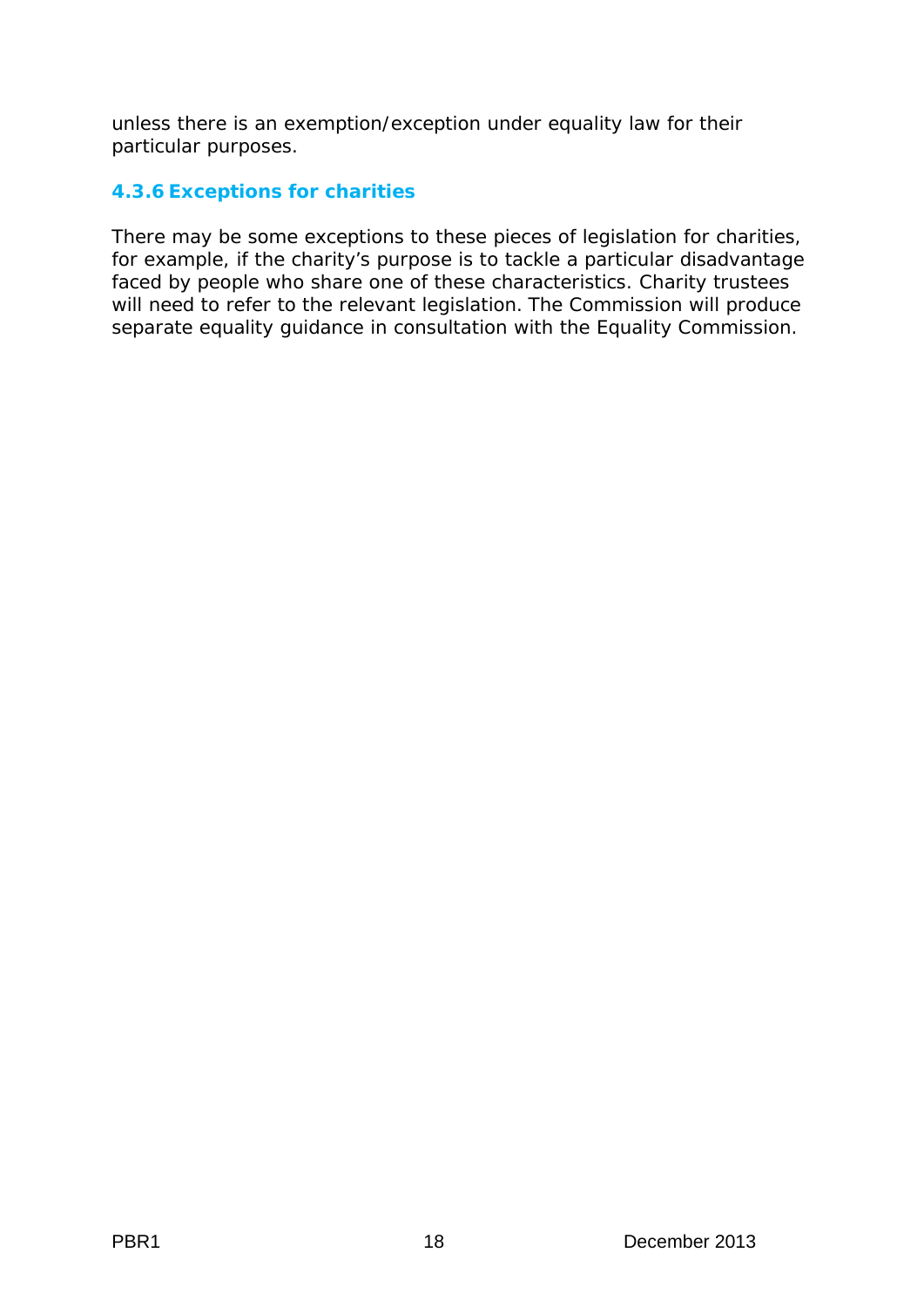# <span id="page-20-0"></span>**Supporting documents**

[The prevention or relief of poverty supporting document PBSD01](http://www.charitycommissionni.org.uk/Charity_requirements_guidance/Public_benefit_requirement.aspx)

[The advancement of education supporting document PBSD02](http://www.charitycommissionni.org.uk/Charity_requirements_guidance/Public_benefit_requirement.aspx)

[The advancement of religion supporting document PBSD03](http://www.charitycommissionni.org.uk/Charity_requirements_guidance/Public_benefit_requirement.aspx)

[The advancement of health or the saving of lives supporting document](http://www.charitycommissionni.org.uk/Charity_requirements_guidance/Public_benefit_requirement.aspx)  [PBSD04](http://www.charitycommissionni.org.uk/Charity_requirements_guidance/Public_benefit_requirement.aspx)

[The advancement of citizenship or community development supporting](http://www.charitycommissionni.org.uk/Charity_requirements_guidance/Public_benefit_requirement.aspx)  [document PBSD05](http://www.charitycommissionni.org.uk/Charity_requirements_guidance/Public_benefit_requirement.aspx)

The advancement [of the arts, culture, heritage or science supporting](http://www.charitycommissionni.org.uk/Charity_requirements_guidance/Public_benefit_requirement.aspx)  [document PBSD06](http://www.charitycommissionni.org.uk/Charity_requirements_guidance/Public_benefit_requirement.aspx)

[The advancement of amateur sport supporting document PBSD07](http://www.charitycommissionni.org.uk/Charity_requirements_guidance/Public_benefit_requirement.aspx)

[The advancement of human rights, conflict resolution or reconciliation or](http://www.charitycommissionni.org.uk/Charity_requirements_guidance/Public_benefit_requirement.aspx)  [the promotion of religious or racial harmony or equality and diversity](http://www.charitycommissionni.org.uk/Charity_requirements_guidance/Public_benefit_requirement.aspx)  [supporting document PBSD08](http://www.charitycommissionni.org.uk/Charity_requirements_guidance/Public_benefit_requirement.aspx)

[The advancement of environmental protection or improvement supporting](http://www.charitycommissionni.org.uk/Charity_requirements_guidance/Public_benefit_requirement.aspx)  [document PBSD09](http://www.charitycommissionni.org.uk/Charity_requirements_guidance/Public_benefit_requirement.aspx)

[The relief of those in need supporting document PBSD10](http://www.charitycommissionni.org.uk/Charity_requirements_guidance/Public_benefit_requirement.aspx)

[The advancement of animal welfare supporting document PBSD11](http://www.charitycommissionni.org.uk/Charity_requirements_guidance/Public_benefit_requirement.aspx)

[Any other purposes supporting document PBSD12](http://www.charitycommissionni.org.uk/Charity_requirements_guidance/Public_benefit_requirement.aspx)

[Public benefit glossary PBG](http://www.charitycommissionni.org.uk/Charity_requirements_guidance/Public_benefit_requirement.aspx)

[Frequently asked questions \(FAQs\)](http://www.charitycommissionni.org.uk/Charity_requirements_guidance/Public_benefit_requirement.aspx)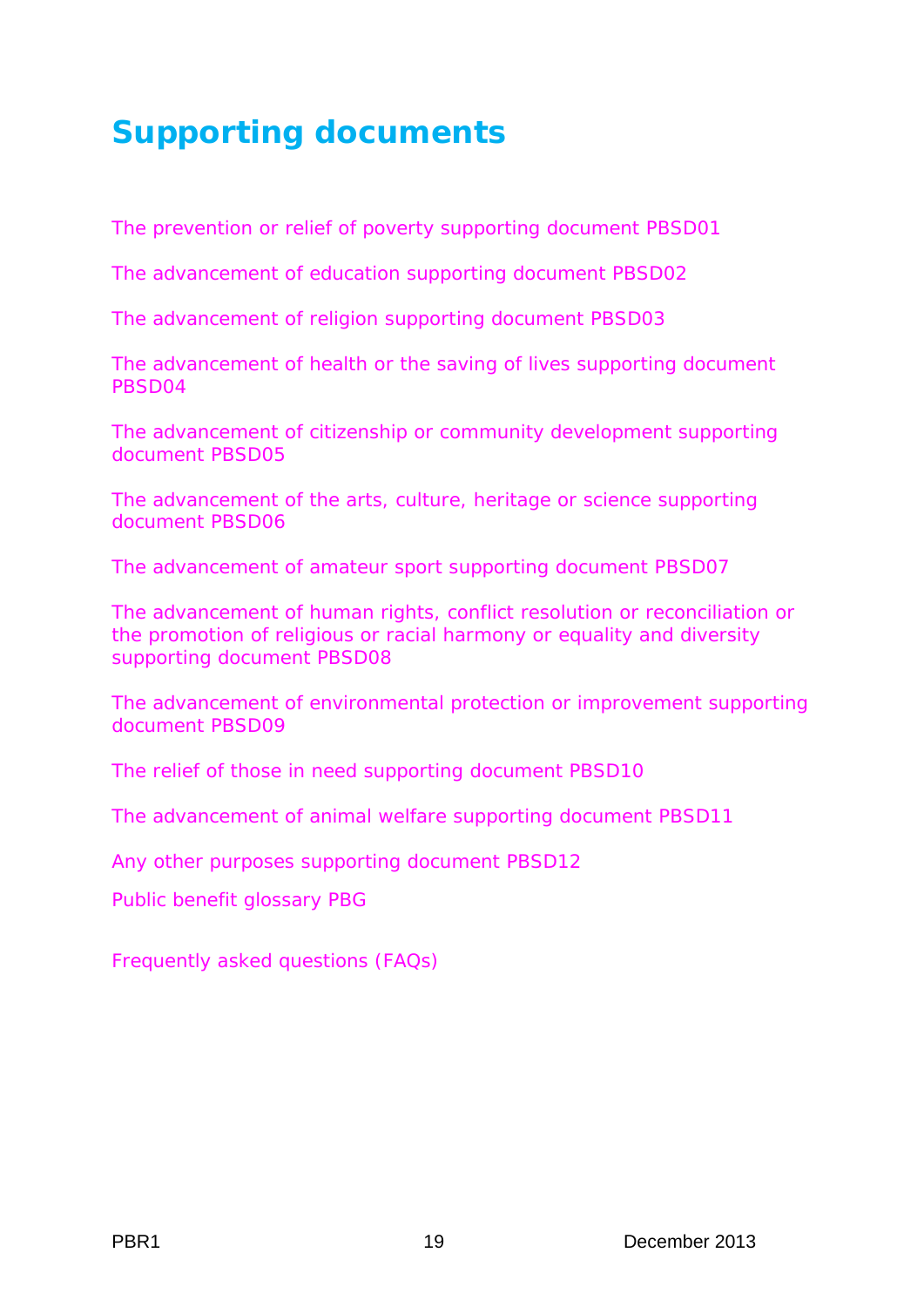# <span id="page-21-0"></span>**Useful contacts**

Below is a list of contacts which charities may find useful.

| <b>Charity Commission</b>                                          | www.charity-commission.gov.uk                                                                                                      |  |
|--------------------------------------------------------------------|------------------------------------------------------------------------------------------------------------------------------------|--|
| for England and Wales<br>(CCEW)                                    | Telephone: 0845 300 0218                                                                                                           |  |
| <b>Companies House</b>                                             | www.companieshouse.gov.uk                                                                                                          |  |
|                                                                    | <b>Companies House</b><br>Second Floor<br>The Linenhall<br>32-38 Linenhall Street<br><b>Belfast</b><br>Northern Ireland<br>BT2 8BG |  |
|                                                                    | Telephone: 0303 1234 500                                                                                                           |  |
| Department of<br><b>Enterprise, Trade and</b><br><b>Investment</b> | www.nidirect.gov.uk<br><b>Netherleigh House</b><br>Massey Avenue<br><b>Belfast</b>                                                 |  |
|                                                                    | BT4 2JP                                                                                                                            |  |
|                                                                    | Telephone 028 9052 9900                                                                                                            |  |
| Department for Social<br><b>Development</b>                        | Lighthouse Building<br>1 Cromac Place<br><b>Gasworks Business Park</b><br>Ormeau Road<br><b>Belfast</b><br><b>BT7 2JB</b>          |  |
|                                                                    | Telephone 028 9082 9000                                                                                                            |  |
| <b>Equality Commission</b><br>for Northern I reland                | www.equalityni.org<br><b>Equality House</b>                                                                                        |  |
|                                                                    | 7-9 Shaftesbury Square<br><b>Belfast</b><br>BT2 7DP                                                                                |  |
|                                                                    | Telephone: 028 9050 0600                                                                                                           |  |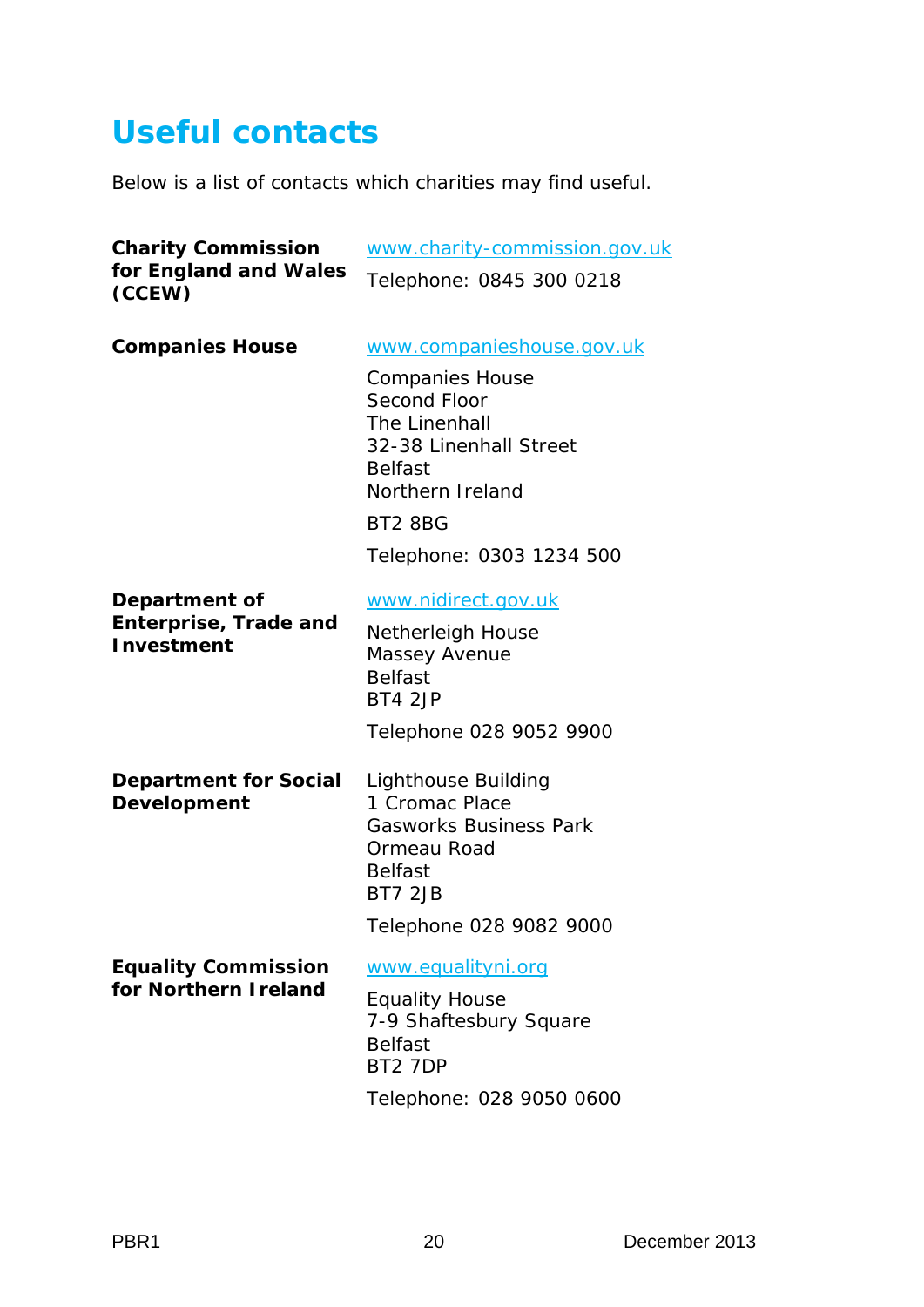**HM Revenue and Customs (HMRC)** [www.hmrc.gov.uk/charities](http://www.hmrc.gov.uk/charities) HM Revenue & Customs Charities Correspondence S0708 PO Box 205 Bootle L69 9AZ Telephone: 0845 302 0203 **Human Rights Commission for Northern Ireland** [www.nihrc.org](http://www.nihrc.org/) Temple Court 39 North Street Belfast BT1 1NA Telephone: 028 9024 7844 **Institute of** 

**Fundraising**

[www.institute-of](http://www.institute-of-fundraising.org.uk/groups/national-northern-ireland/)[fundraising.org.uk/groups/national-northern](http://www.institute-of-fundraising.org.uk/groups/national-northern-ireland/)[ireland/](http://www.institute-of-fundraising.org.uk/groups/national-northern-ireland/) [northernireland@institute-of](mailto:northernireland@institute-of-fundraising.org.uk)[fundraising.org.uk](mailto:northernireland@institute-of-fundraising.org.uk)

**Northern Ireland Council for Voluntary Action**

[www.nicva.org](http://www.nicva.org/)

61 Duncairn Gardens Belfast BT15 2GB Telephone: 028 9087 7777